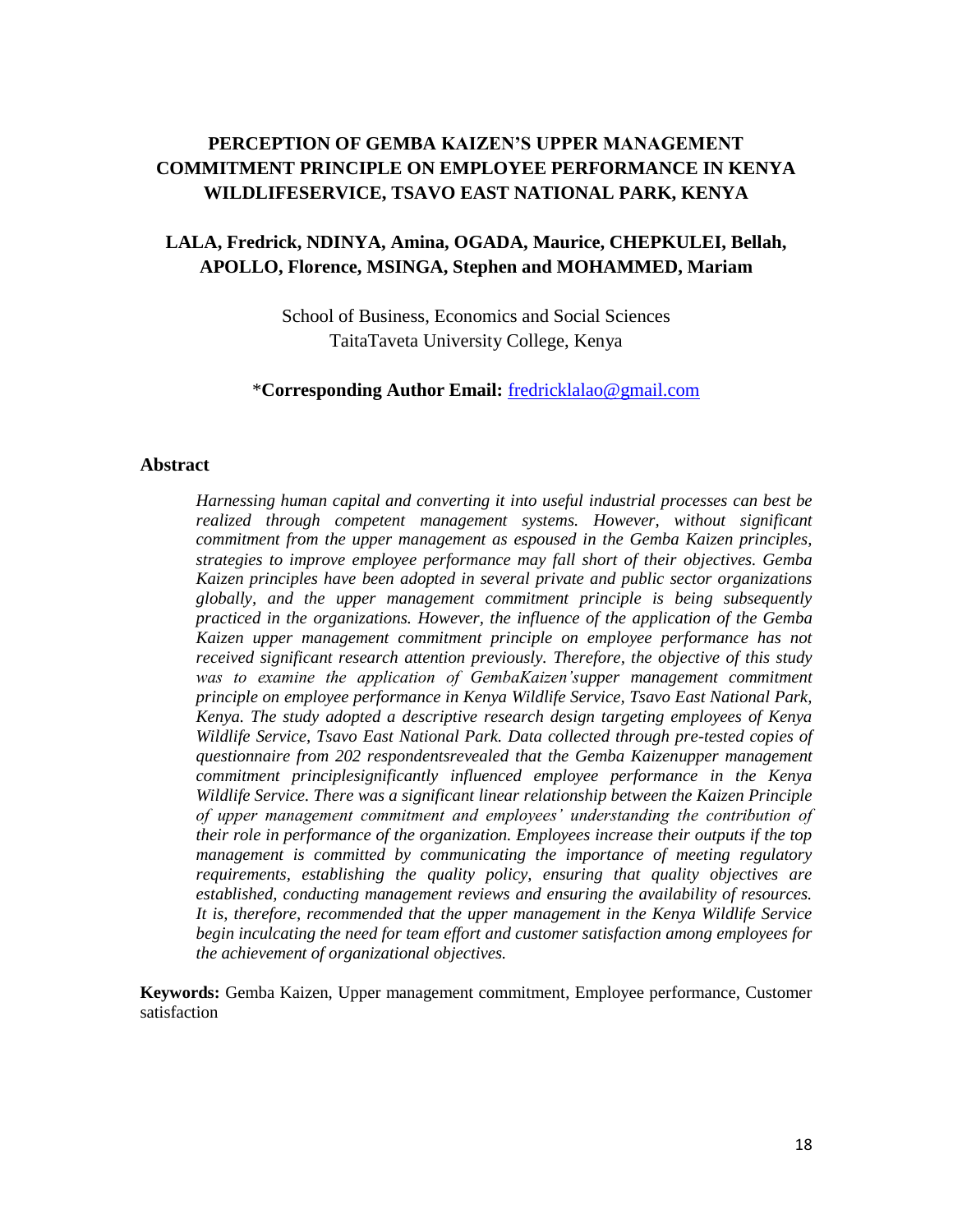#### **1.0 Introduction**

In recent times, majority of the organizations globally are becoming increasingly aware of the importance of employee performance. Increasing employee performance or to determine the methods through which high level of employees' performance can be achieved is emerging as an important decisive factors for any organization's success. As such, the employee management has gradually become central to managerial systems. The employees' performance is in turn being leveraged on the management systems and competence. Basically, the management's mission is to get people together to accomplish corporate goals and objectives by using available resources efficiently and effectively. Manpower performance can be increased by putting efforts to factors that enhance the employees' motivational level, creativity, job satisfaction and comfort workplace environment, etc. Moreover, Brewster (2007) explains that employees are resources in organizations, and as such they need to be trained and developed properly in order to achieve an organization's goals and expectations. This harnessing human capital and converting it into useful industrial processes can best be realized through competent management systems (Rahmanian & Rahmatinejad, 2014). Further, low workplace productivity affects the overall efficiency and performance of the organization and has, therefore, become of great importance to every organization and no management can afford to let nature take its course (Kamau, 2013). The loss of workers and productive time cannot be separated from other impacts such as loss of morale and increased costs (Kibet, 2010).

Gemba Kaizen is a Japanese concept of continuous improvement designed to enhance organizational processes while reducing wastage of resources. Gemba Kaizen has emerged as a philosophy of management that plays a significant role in undergirding other managerial practices such as the achievement of Total Quality Management (TQM). The popular meaning of Gemba Kaizen is continual, incremental improvement of all aspects of a company (Imai, 1986). As such, Gemba Kaizen is based on making changes anywhere improvements can be made and is anchored on five principles (Zayko, Broughman& Hancock, 1997). One of the key concepts of Kaizen is the pursuit of operation excellence through a housekeeping technique known as the 'five Ss'. The Kaizen Institute recommends the 'five Ss' are a good place for an organization to start when introducing the concept, as it allows all employees to get involved. *Seiri* – or sort – is the first 'S'. This deals with the literal contents of the Gemba, removing any items which are excess to requirements to create a more streamlined working area. Next comes *seiton*, meaning to set things in order, when a system is introduced giving every item its own place, meaning the tools necessary for work are easily accessible – reducing wasted time. *Seiso,* translated to mean scrub, is the third 'S'. The S does not simply relate to keeping a workplace in a clean, but also taking pride in keeping things in order.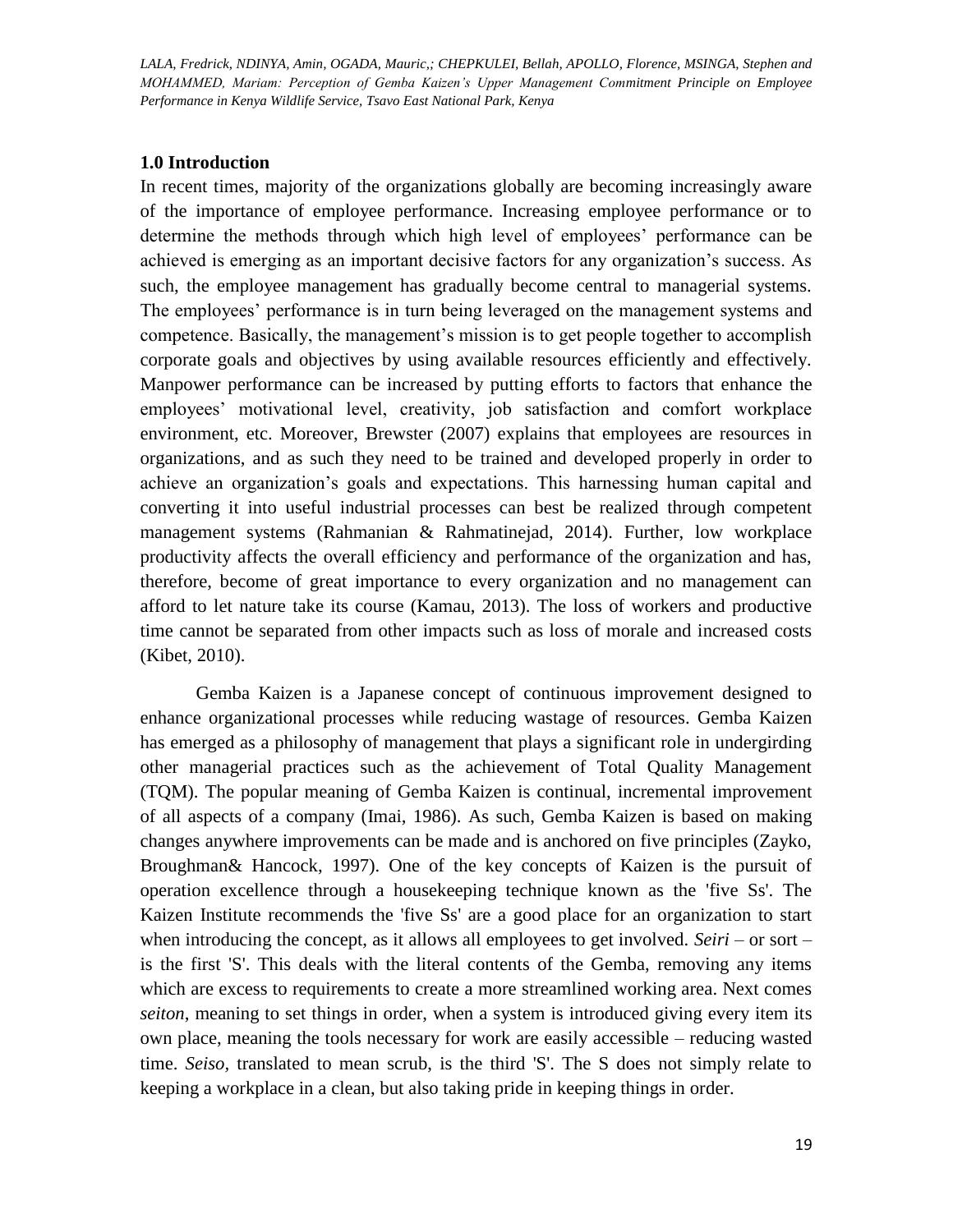*Seiketsu* refers to the standardization of processes throughout the workplace. The Kaizen Institute further explains that visual management is an important aspect to facilitate easy understanding of these standards. The final S is *shitsuki* which refers to sustaining the changes which have been made in the organization. According to Gupta and Jain (2014), the Gemba Kaizen principles require that the management clearly diagnose a problem within the organization and take immediate action to resolve the problem as the only way of showing others that a change is required. They are also required to standardize the solution of the problem as a prescription when it has been successfully implemented. One such area is employee performance which, unlike other performance parameters in the organization, is highly variable and, therefore, needs to be reinforced. Further, both Kaizen philosophy and TQM processes demand empowered employees, team players and cross-functional activities (Thessaloniki, 2006).

Being largely service oriented, the non-manufacturing sectors depend heavily on the employees as the main production input. The key question, however, remains as to how upper management support influences employee management practices espoused by Gemba Kaizen unto standardization and improved performance. Upper management support is deemed as being very instrumental in the human resource practices of the organization despite the fact that for the most part it is concerned with strategic issues rather than operational issues. Upper management support plays a critical role in any key business decision and commitment from top management may be the most critical factor in the success of any programmes. Consequently, the success of any critical decision made in an organization is highly dependent on top management support and commitment (Zakuan et al., 2012). The top management must play a leading role by making available the critical resources, establishing an organization wide quality policy that is well communicated to all stakeholders, establishing a quality management structure and managing the entire process through close monitoring and evaluation. This must be supported by an organization culture and climate of open cooperation and teamwork among stakeholders in quality management (Sharp et al., 2000). However, the influence of upper management on employee performance is still not fully understood and more so in the context of Gemba Kaizen philosophy management. The Kaizen principles do implicitly reference the upper management commitment as a principle for continuous improvement and, as such, it is clear that the upper management must somehow get involved in the actualization of the Gemba Kaizen processes or at least be supportive of the Gemba Kaizen practices in order for them to succeed in the organization. It was, therefore, imperative to carry out a contextual examination of upper management support of the Gemba Kaizen practices specifically in relation to employee performance focusing on the KWS.

A substantial part of Kenya's economy is leveraged on tourism and wildlife is one of the core products of tourism generating significant revenue from both international and domestic tourists. The country's wildlife which is concentrated in the National Parks and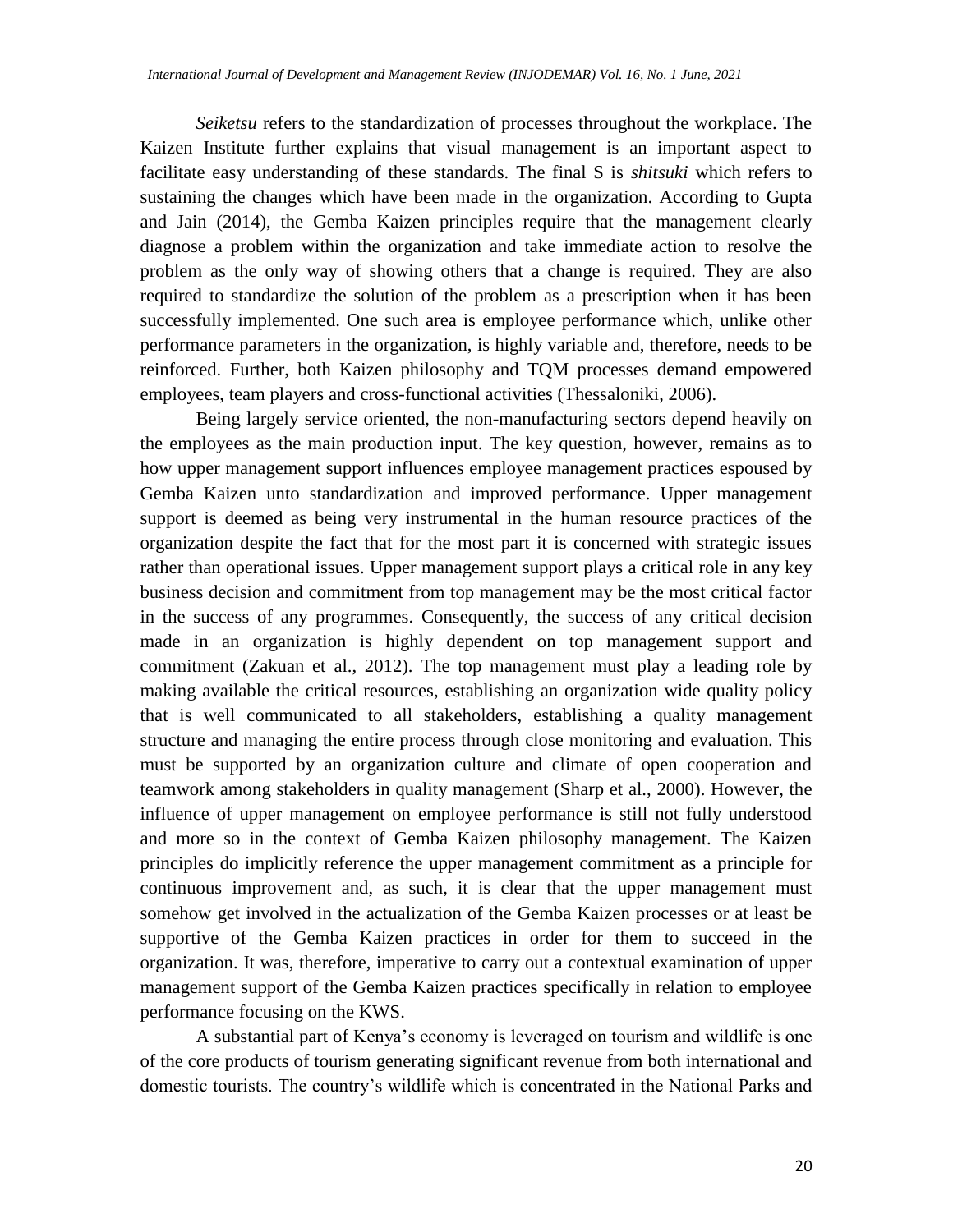Game Reserves is managed almost entirely by the KWS. It conserves and manages Kenya's wildlife for the Kenyan people and the world. It is a state corporation that was established by an Act of Parliament (Cap 376), now repealed by WCMA (2013), with the mandate to conserve and manage wildlife in Kenya, and to enforce related laws and regulations. KWS undertakes conservation and management of wildlife resources across all protected areas systems in collaboration with stakeholders. According to KWS report of 2016, KWS performs a number of functions that have both direct impact to the economic performance and other indirect benefits like environmental checks. The mandate of KWS include among others, to: Conserve and manage National Parks, wildlife conservation areas, and sanctuaries under its jurisdiction; Provide security for wildlife and visitors in National Parks, wildlife conservation areas and sanctuaries; Promote or undertake commercial and other activities for the purpose of achieving sustainable wildlife conservation; Collect revenue and charges due to the national government from wildlife and, as appropriate, develop mechanisms for benefit sharing with communities living in wildlife areas; Advise the cabinet ministry on matters pertaining to wildlife policy, strategy and legislation; Coordinate the preparation and implementation of ecosystem plans; Prepare and implement National Park management plans. KWS manages most of the National Parks and Reserves in Kenya, among this being the Tsavo East National Park which is situated in TaitaTaveta County in the coastal region of the country.

A report by KWS (2016) has shown that the body adopted Kaizen strategy in 2010; a strategy that was proposed in 2007.The strategy has been implemented in all National Parks in Kenya. The strategy was adopted after a delegation of top strategic managers visited Japan and China respectively. The strategy was aimed at changing the performance of KWS after the sector lost abruptly during the 2007/2008 post-election violence. KWS (2010) indicates that a number of principles suggested by Gemba Kaizen have been adopted across the various departments of KWS among them top management involvement. However, the effect of upper management support on employee performance resulting from the Gemba Kaizen principleshas not been explicitly determined in the organization. Therefore, the present study sought to examine the application of Gemba Kaizen'supper management commitment principle on employee performance in KWS focusing on Tsavo East National Park, Kenya. Therefore, the objective of the present study was to examine the application of GembaKaizen's upper management commitment principle on employee performance in KWS focusing on Tsavo East National Park, Kenya.

#### **2.0 Literature Review**

#### **2.1 Upper Echelons Theory**

Towards the end of the last century, academic interest began to greatly increase in the top management of organizations. A key theory that has accompanied and most likely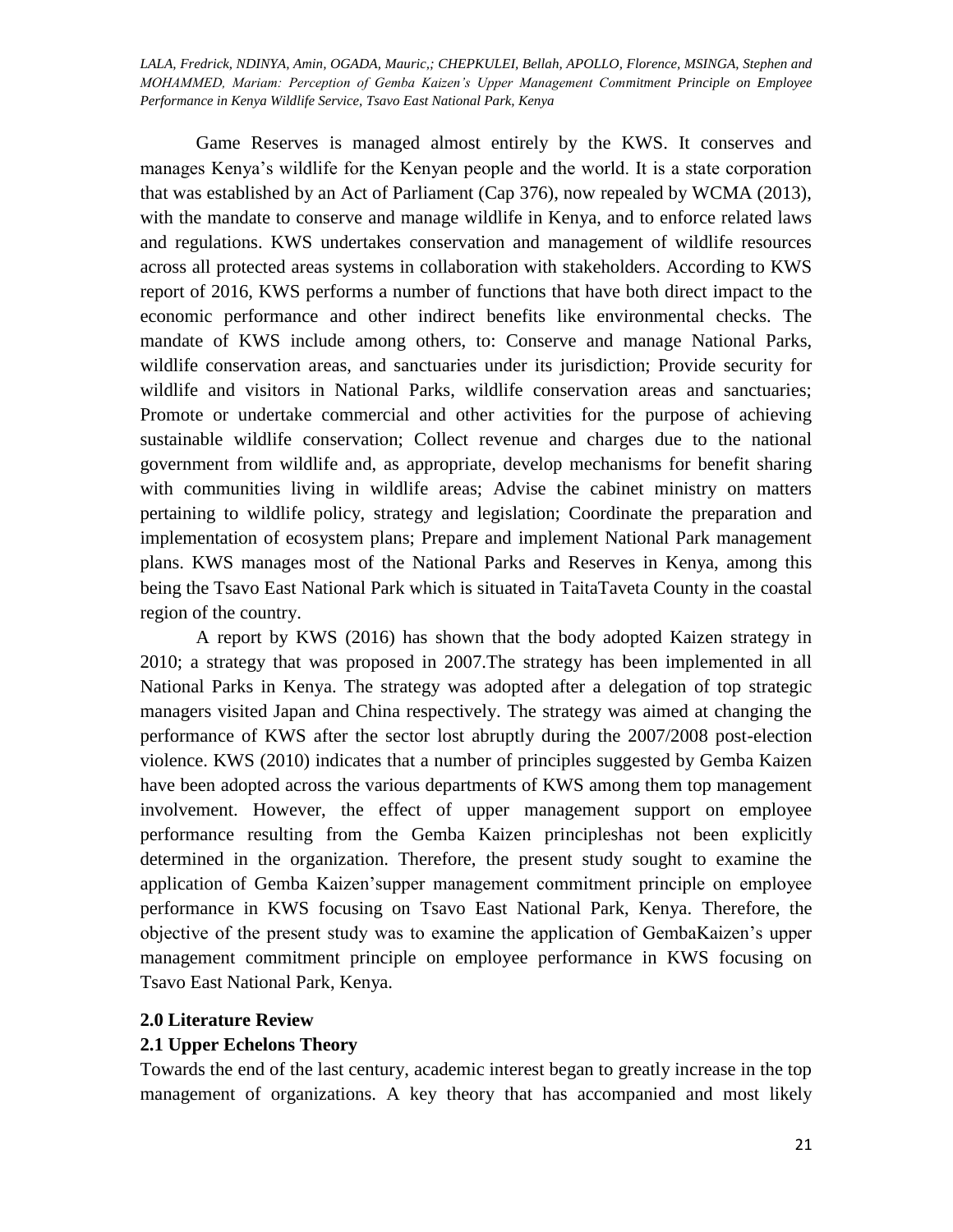fostered this upsurge in interest in top managers is Upper Echelons Theory (Carpenter et al. 2004; Finkelstein et al. 2009; Nielsen 2010). The theory was originated by Hambrick and Mason (1984) who derived the idea that managerial characteristics can be used to (partially) predict organizational outcomes based on the notion that the choices of top managers are influenced by their cognitive base and their values. The fundamental idea of this theory is captured well by the subheading of Hambrick and Mason's (1984) seminal paper on the upper echelons perspective: the organization is a reflection of its top managers (the so-called "upper echelons"). The theory acknowledges that individual top managers heavily influence organizational outcomes by the choices they make, which are - in turn - affected by the managers' characteristics.

Hambrick and Mason (1984) further postulated that the characteristics of the upper echelons and their strategic choices help to explain an organization's performance. Hambrick and Mason (1984) added that both the characteristics and strategic choices of upper echelons may be influenced by the situational characteristics of the organization, such as external environment or firm characteristics, which are thus antecedents to managerial characteristics and/or organizational outcomes (Carpenter et al. 2004; Nielsen 2010). According to upper echelons theory, managerial characteristics also affect organizational performance (such as employee performance in the case of the present paper), either directly or mediated by organizational outcomes (Hambrick & Mason 1984).

Hambrick (2007) later suggested two moderators of the relationship between managerial characteristics and organizational outcomes – namely managerial discretion and executive job demands – to complement the traditional upper echelon model as proposed in Hambrick and Mason (1984). Managerial discretion refers to the latitude of action top managers enjoy in making strategic choices (Hambrick & Finkelstein 1987; Carpenter et al. 2004; Crossland & Hambrick 2011). The second moderator – executive job demands – refers to the levels of challenge top managers face (Hambrick et al. 2005). However, in the present study focus is not on the actual characteristics of top managers but the collective strategic behaviour of the top management. This follows from Viellechner and Wulf (2010) who in acknowledging the fact that in practice, executives usually collaborate in teams, point out that TMT as the CEO and the group of top executives involved in the strategic decision making for an appropriate response to situations.

Since support in an organization is often a strategic choice by the top management, several theoretical works have emerged to link upper management behaviour to resource and routine support in the organization. König et al. (2008) discussed the influence of several top management team (TMT) variables on the impact of the CEO-framing on resource commitment. So far, failure in resource allocation served as primary explanation for incumbent inertia. Incumbent inertia, defined as the inability to enact internal change in the face of significant external change (Ghemawat 1991;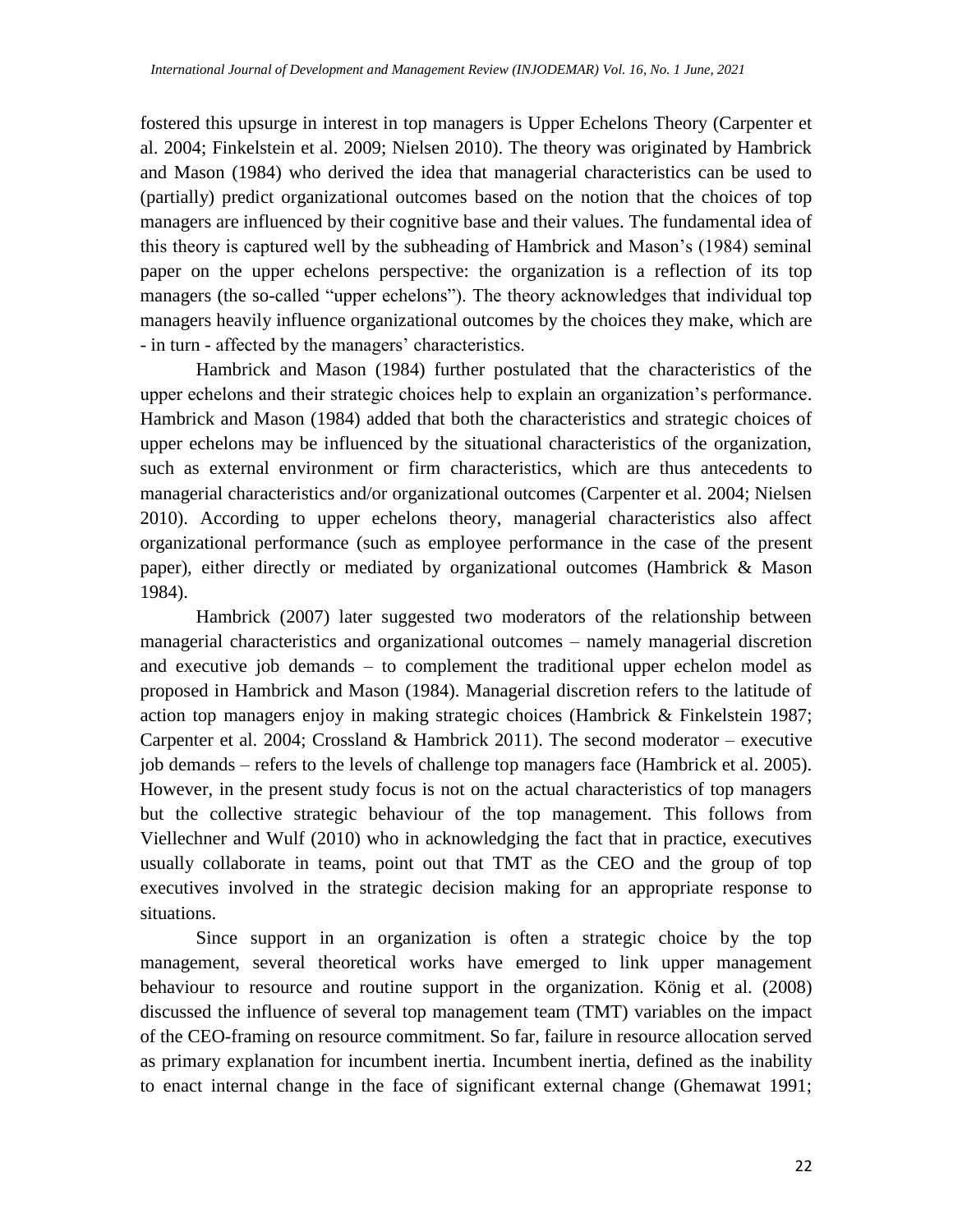Gilbert 2005).Gilbert unbundled inertia into two distinct categories, namely resource rigidity (failure to change resource investment patterns) and routine rigidity (failure to change organizational processes using those resources) (Gilbert, 2005). Both categories constrain an adequate response, but feature different causal mechanisms. Gilbert focused his research on cognitive frames, especially the framing of the innovation as threat vs. opportunity. In his work, threat perception was associated with negative focus, emphasis on loss and sense of a lack of control. In contrast, positive focus as well as terms like gain or in control was associated with opportunity perception (Gilbert, 2005).

König et al. (2008) found that CEO-framing can have a positive influence on organizational resource commitment even if the CEO uses an opportunity framing when communicating with the TMT members. This is counter-intuitive to the theory of Gilbert, who proposed an opportunity frame to overcome routine rigidity, but a threat frame to reduce resource rigidity. The fluidity of resources and routines such as the constant improvement practices espoused by the Gemba Kaizen can only be guaranteed through top management support. Therefore, their cognition of the need for achieving balance between resources and routines in operations is extremely important in realizing the Gemba Kaizen practices in the organization. However, so far previous studies have not linked the upper echelon theory which is premised on strategic choice under conditions of bounded rationality (Hambrick & Mason, 1984) and their realization of improved employee performance.

Therefore, in the context of the present study, the Upper Echelons Theory was used to provide insight into whether rewards and recognition practices applied through Gemba Kaizen strategy improved employee performance in the Kenya Wildlife Service.

#### **2.2 Employee Performance**

According to Prathap (2011) performance is associated with quantity of output, quality of output, timeliness of output, presence/ attendance on the job, efficiency of the work completed [and] effectiveness of work completed. Aguinis (2009) brings in the employee behavioral aspects on performance explaining that the definition of performance does not include the results of an employee's behaviour, but only the behaviours themselves. Performance is about behaviour or what employees do, not about what employees produce or the outcomes of their work. Perceived employee performance represents the general belief of the employee about his behaviour and contributions in the success of organization. Employee performance may be taken in the perspective of three factors which make possible to perform better than others, determinants of performance may be such as "declarative knowledge", "procedural knowledge" and "motivation" (McCloy et al., 1994). HR practices have positive impact on performance of individuals. Employee Performance is the successful completion of tasks by a selected individual or individuals, as set and measured by a supervisor or organization, to pre-defined acceptable standards while efficiently and effectively utilizing available resource within a changing environment.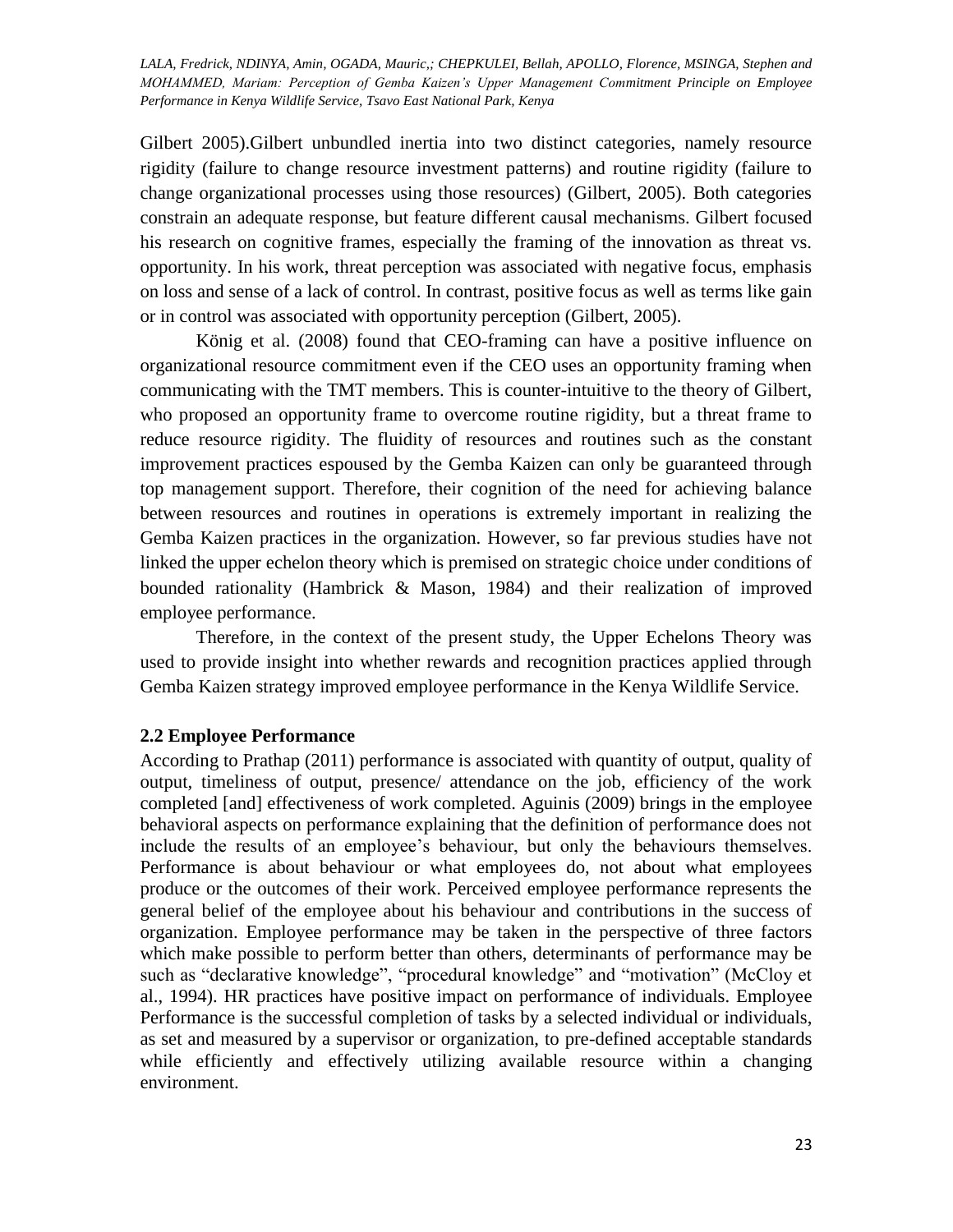#### **2.3 Upper Management Commitment**

Upper management includes individuals and teams that are responsible for making the primary decisions within a company. Personnel considered to be part of a company's upper management are at the top of the corporate ladder and carry a degree of responsibility greater than lower level personnel. Upper management leadership is the degree of which top management sets up objectives and strategies, provides and allocates necessary resources, contributes in quality improvement efforts, and assesses their implementation and performance (Saraph et al, 1989). Fernando, Jain and Tripathy (2020) note that top management is very vital in the performance of manufacturing firms in developing countries. According to him, the top management is charged with the responsibilities of establishing the quality policy, communicating in the organization, establishing quality objectives, conducting management reviews, providing resources and many more. Hosono (2020) argues that organizations increase their outputs if the top management is committed by: communicating to the organization the importance of meeting customer as well as statutory and regulatory requirements; establishing the quality policy; ensuring that quality objectives are established; conducting management reviews; and ensuring the availability of resources.

The commitment of upper management is generally a preliminary point for implementing and practicing quality management (QM) to enhancing performance of an organization (Ahire & Ravichandran, 2001). It is impracticable to adopt QM and improve performance without strong upper management support (Flynn et al, 1995). Top management carries the primary responsibility for commitment to quality and support efforts necessary to successful strategy implementation (Crosby, 1980). Hence,top management is the most critical factor that contributes to successful strategy implementation in the workplace (Ramirez & Looney, 1993; Lewis &Smith, 1994). Previous notable management scholars such as Deming (1986), Crosby (1980), Oakland (1993), Kanji and Baker (1990) and Feigenbaum (1986) pointed the vitality role of top management commitment and leadership in TQM implementation. Top management facilitates employee empowerment and improved levels of job satisfaction through its leadership and commitment to the Total Quality Management (TQM) goal of customer satisfaction by creating an organizational climate that emphasizes total quality and customer satisfaction. Upper management commitment practices are also integral in the Kaizen principles and their impact on organizational performance is increasingly being documented.

#### **2.4 Gemba Kaizen and Organizational Performance**

Gemba Kaizen is gaining traction in various management contexts globally with proven results. Studies that have focused on Japanese manufacturing techniques had all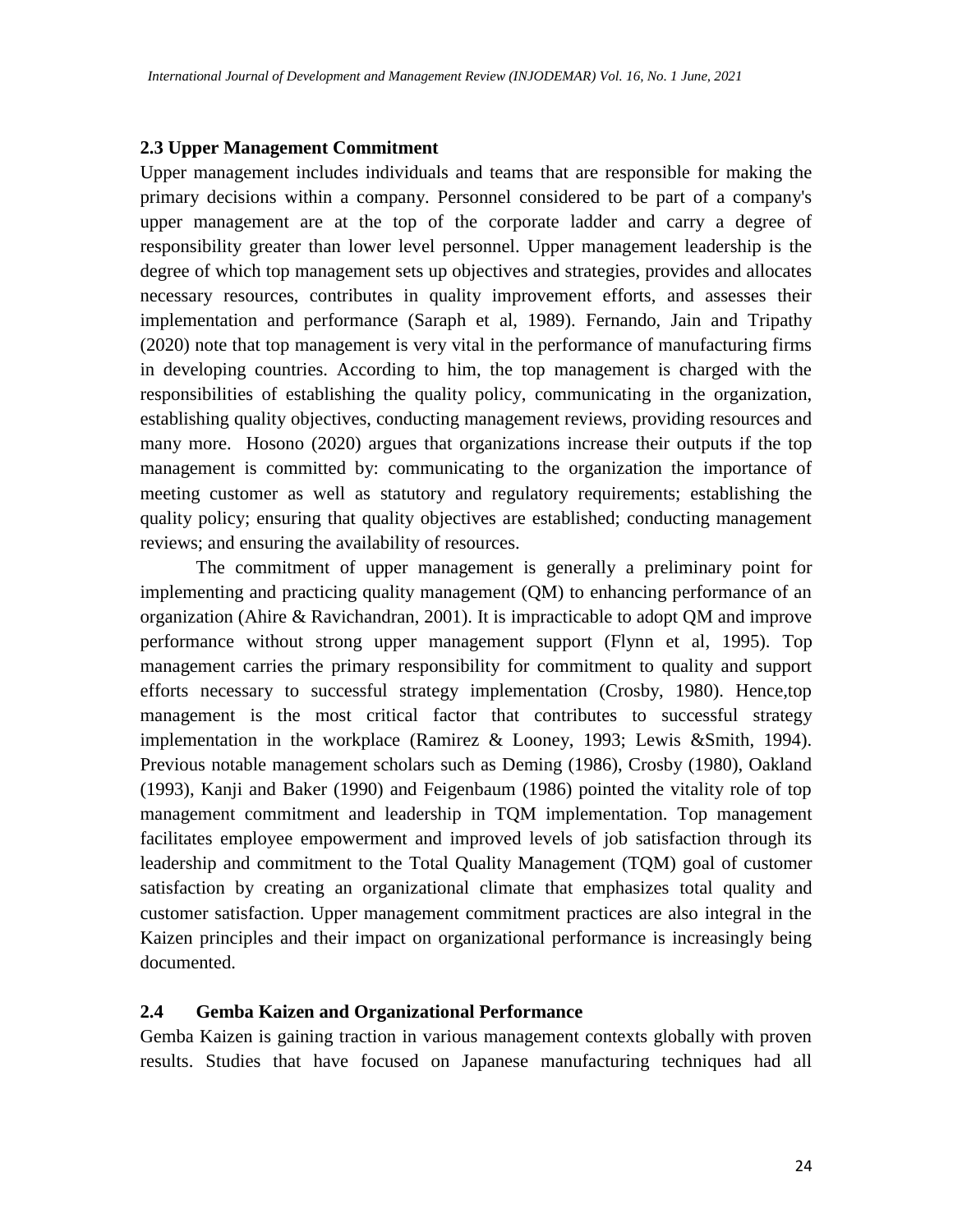illustrated the importance of Kaizen in the improvement of organizational performance (Liker, 2004; Emiliani, Stec, Grasso & Stodder, 2007). Significant improvements in manufacturing operational performance management was characterized by four key distinct performance dimensions which included; cost/productivity, time/speed, operations flexibility and quality. Others included creativity, innovation and customer satisfaction (Bodek, 2010). In Bangladesh, Gemba Kaizen was piloted for the jute sector to study the potential sub sector growth for export diversification. After six months, four model companies achieved an average of 11% production growth in their spinning sections and machine stoppage reduced by 45.7%. Similarly, in Tunisia on the effect of Kaizen was observed in selected manufacturing firms suggesting that, the number of companies that were able to achieve numerically expressible quality/productivity improvement using existing machinery and equipment was 9 out of 14 companies (64%) in the electrical and electronic sector, and 4 out of 13 (31%) in the food processing sector (Kikuchi, 2009). In the Kenyan manufacturing sector, studies on the Kaizen sustainability and operational performance of manufacturing firms showed promising results related to operational performance when Kaizen practices are sustained (Akoth, 2015).

Noticing the successes of the Kaizen practices in the manufacturing sector, other non-manufacturing sector including public sector organizations have since began adopting the Kaizen practices into their management function in order to improve their performance (Titu, Oprean & Grecu, 2010; Robins, 2012).For instance, the Japanese wildlife sector showed the importance of Kaizen on improvement of organizational performance (Liker, 2004). Organizational performance improvements as a result of Kaizen actions varied from moderate (25-50 %) to important (75-100%) and to degree of high improvements (more than 100%) in Japan's wildlife sector and this can be used to inform the Kenyan case (Upadhaya, Munir & Blount, 2014). In Iran, the Gemba Kaizen strategy has been applied in their wildlife management sector for over 10 years and the results have been continuous improvement in its performance. The country's Ministry of Natural Resources Management- where the fauna and flora falls- announced an increase in net profits from the wildlife sector in 2009 to 2012 as a result of radical changes that included the adoption of the continuous improvement strategy. Similarly, the Gemba Kaizen has been applied in the United Arab Emirates (UAE) which has been among the top destination for tourists and other businessmen in recent years. According to Titu, Oprean and Grecu (2010), the adoption of the continuous improvement strategy proposed by Gemba Kaizen by the wildlife management department of UAE has led to increased prevention of wildlife destruction, over exploitation and mismanagement. This has led to increased returns from the flora and fauna of the country and consequently increased protection. These gains are associated with the positive effects of Kaizen.

Another similar study by UNEP (2013) targeting twenty wildlife management agencies in East Africa (Tsavo included) in 2012 showed that the performance of a number of these organizations has been positive since there was continuous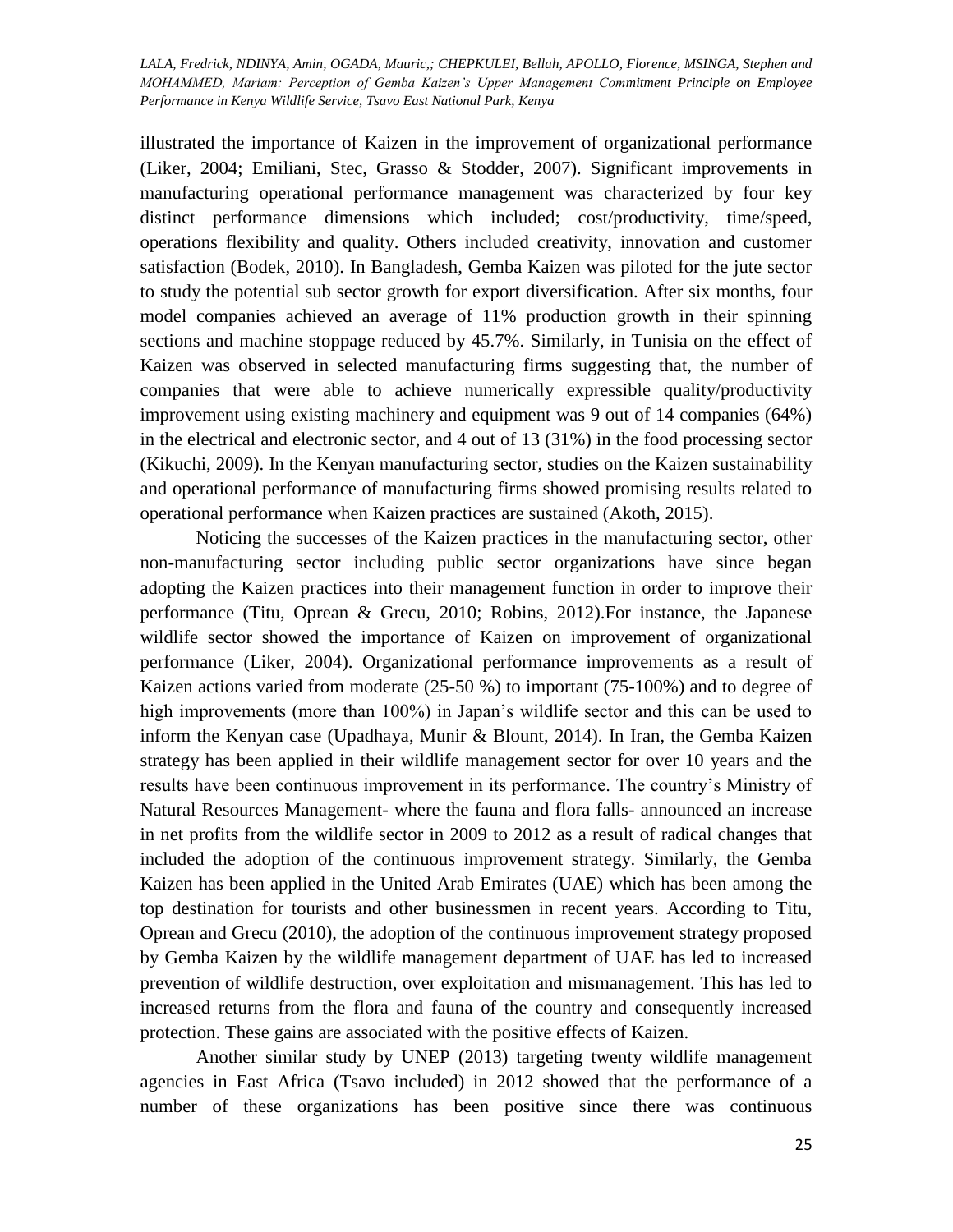improvement, open communication, employees involvement and customers focus. The government of the United Republic of Tanzania with the support from the government of Japan initiated Kaizen project in the country as one of strategic intervention for supporting and promoting manufacturing sector growth and other sectors of the economy beginning 2013. According to Gordian (2014), the other sectors included in the country were tourism management, wildlife management and environmental conservation and management. The Kaizen led continuous improvement strategy resulted in increased returns from the tourism sector between 2014 and 2015 by 11.1%; more specifically in Arusha that shares the Tsavo wildlife ecosystem, the Shinyanga and the Kigoma that are blessed with numerous plants and animals species (Koch, 2015). In Kenya, Otundo (2014) found that as a result of adopting the Kaizen strategy by Kenya Wildlife Service (KWS), it achieved cost saving of about 6.12% in the year 2010 and 2012. As such, there are a number of benefits an organization like the KWS stands to gain by implementing Kaizen strategy.

### **2.5 Gemba Kaizen Rewards, Upper Management Commitment Principle and the Performance of Kenya Wildlife Service**

Fariba and Ziba (2013) did a study on the impact of Kaizen implementation on performance of manufacturing companies' staff and revealed that the role of upper management commitment is very important in allocating resources, giving direction of leadership, sourcing for resources and mobilizing resources that can help an organization perform better. If management makes positive use of the process-oriented way of thinking to support innovation and further reinforces it with a Kaizen approach, it will find that the company's overall competitiveness will be improved in the long run (Rezaeian, 2014). The World Wildlife Fund (WWF) (2015) did a study on the importance of having top management effectively set the objectives and communicate the intentions of the Kaizen strategy implementation in Wildlife management agencies in Kenya as recommended by the strategic plan of 2012/2017. According to the report, by providing continuous feedback to employees, management will ensure that suggestions will continue, even if a few aren't accepted. Without clear communication from management, employees will eventually become discouraged and employee's suggestions for improvement will decrease dramatically.

In the same vein, a report by KWS (2014) revealed that there was need for involvement of the top management in various ways in ensuring the protection and management strategy of 2012/2017 success in Kenya. This was because the top management is very vital in setting out policies, mobilizing resources, allocating resources and giving general direction on the expected performance of the organization. According to the report, the strategy shall be successful if the top management is involved in all levels. As such, the report concluded that, senior managers play a crucial role in the success of continual improvement programmes. Without the leadership,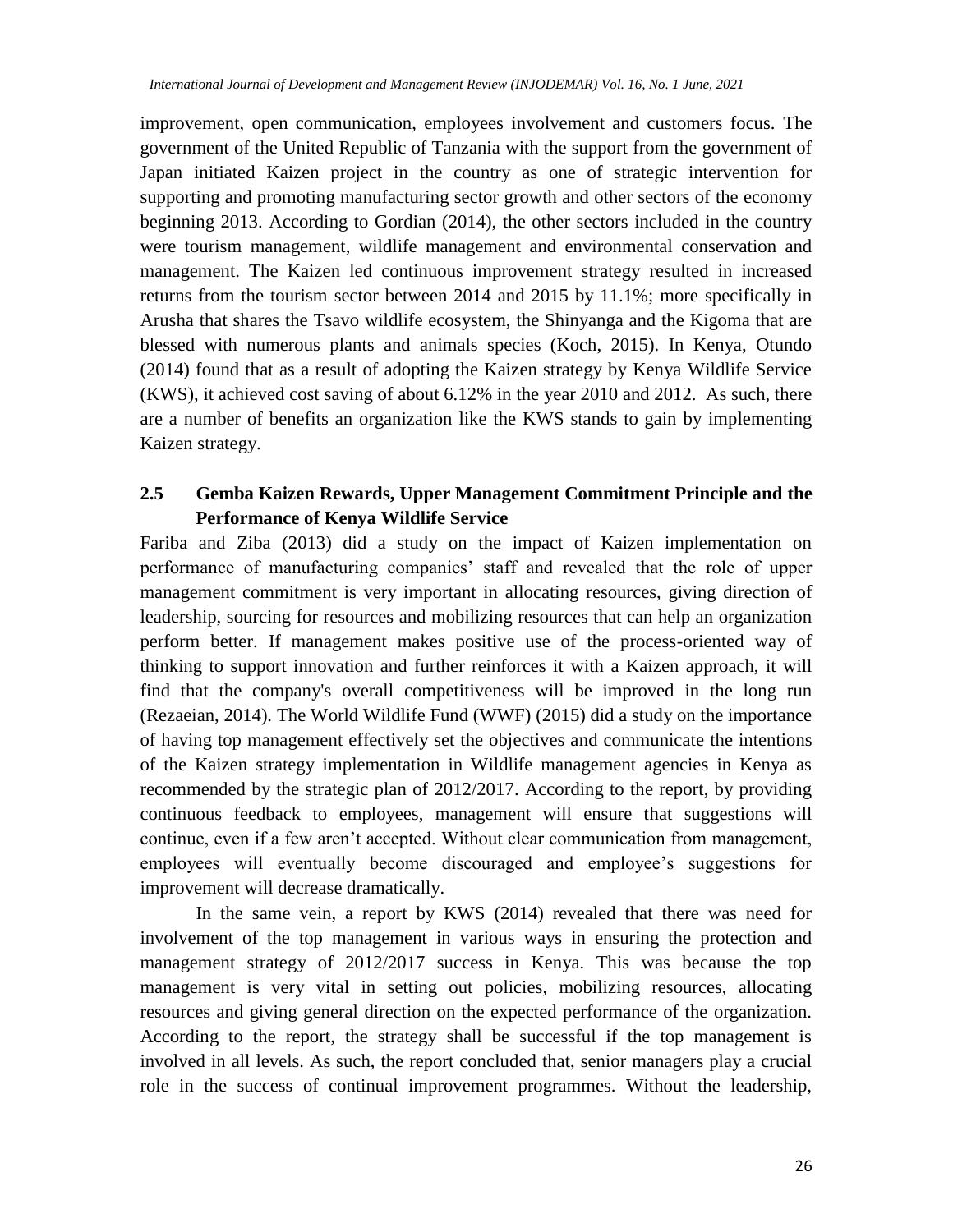commitment and involvement of senior management, a continual improvement programme was unlikely to be successful. However, the report did not explicitly link upper management commitment to Gemba Kaizen principles with employee performance. Therefore, this paper sought to examine the application of Gemba Kaizen principles in relation to upper management commitment on employee performance in the KWS.

# **3.0 Methodology**

# **3.1 Research Design**

This study adopted a descriptive research design. This design was preferred for this study and seen as the most suitable as it brought out information on attitudes that would be difficult to measure using observational techniques. Descriptive research design has been used variously to investigate employee performance in organizations; among these studies are Shahzadi, Javed, Pirzada, Nasreen and Khanam (2014) in Pakistan, Falola, Osibanjo and Ojo (2014) in Nigeria, and Ek and Mukuru (2013) and Maina and Kwasira (2015) in Kenya.

# **3.2 Target Population**

The target population of the study was 543 employees at KWS's Tsavo East National Park comprising 470 Rangers/Wardens and 73 Research, Mechanical, Accounts, Procurement and Customer care staff.

# **3.3 Sample Size and Procedure**

A sample size of 238 respondents was computed using the formula proposed by Sudman (1976) thus

$$
n = \frac{\left(\frac{P[1-P]}{A^2} - \frac{P[1-P]}{N}\right)}{R}
$$

Where:

 $n =$ sample size required

 $N =$  the population

- $P =$  estimated variance in population, as a decimal: (0.5 for this study)
- $A =$  Precision desired, expressed as a decimal (0.05 for this study)
- $Z =$  Based on confidence level: 1.96 for 95% confidence,
- $R =$  Estimated Response rate, as a decimal

Application of the above formula to the target population yielded a sample size of 238 respondents.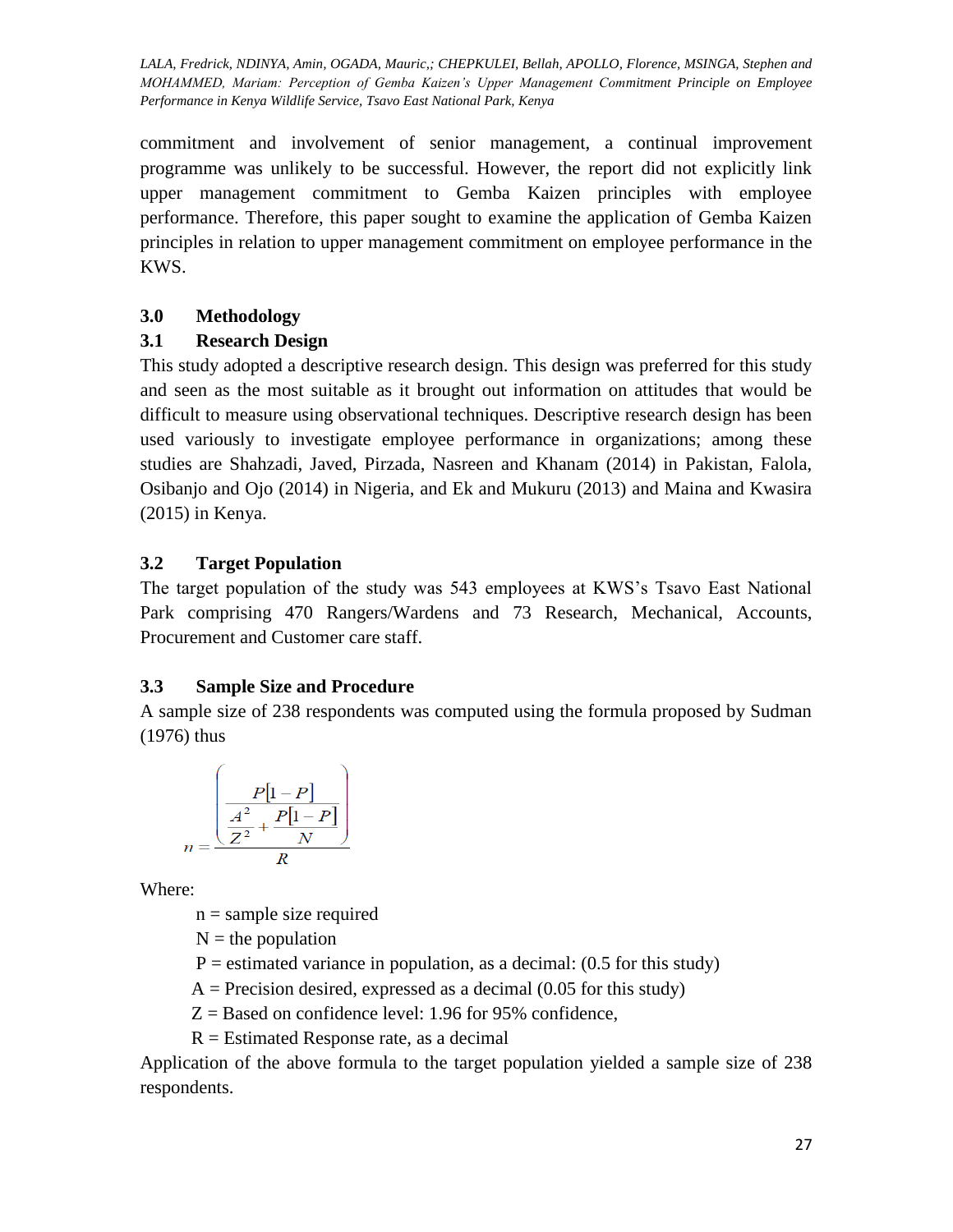# **3.4 Data Collection**

Copies of questionnaire developed by the researchers were used to gather primary data. Both open ended and closed ended questions were used. This method was selected for its advantage to increase response rate and importantly as it allowed the enumerators an opportunity to gather richer information by interacting with the respondents. They were pre-tested with 10 respondents from the neighboring Tsavo West National Park to test the reliability and validity of the instruments used in collecting data for the main study. A Cronbach's coefficient Alpha was computed to determine the reliability of the questionnaire from which a Cronbach coefficient  $\alpha = 0.7991$  was obtained. This was above 0.70 indicating that items correlated highly among themselves implying high consistency among items measuring the same dimension. Therefore, the instrument was deemed reliable and administered as recommended by Mugenda and Mugenda (2003).

### **3.5 Data Analysis**

The data collected were analyzed using descriptive and inferential statistical methods. Percentages and frequency were used to examine the respondents' basic information. Mean scores and standard deviation were used to give the extent to which Gemba Kaizen strategic principles adopted influenced the performance at Tsavo East National Park. Spearman rank-order correlation was also used to evaluate the monotonic relationship between the ordinal variables.

#### **4.0 Results and Analysis**

Of the 238 targeted respondents 202 responded by returning filled copies of questionnaire representing 85% response rate. This was considered adequate to constitute a valid basis for conclusion.

#### **4.1 Demographic Characteristics of the Respondents**

The respondents were asked to indicate the time they have been working as employees of KWS Tsavo East National Park, the departments worked in, the positions served and the levels of education. The results were given as indicated in Table 1.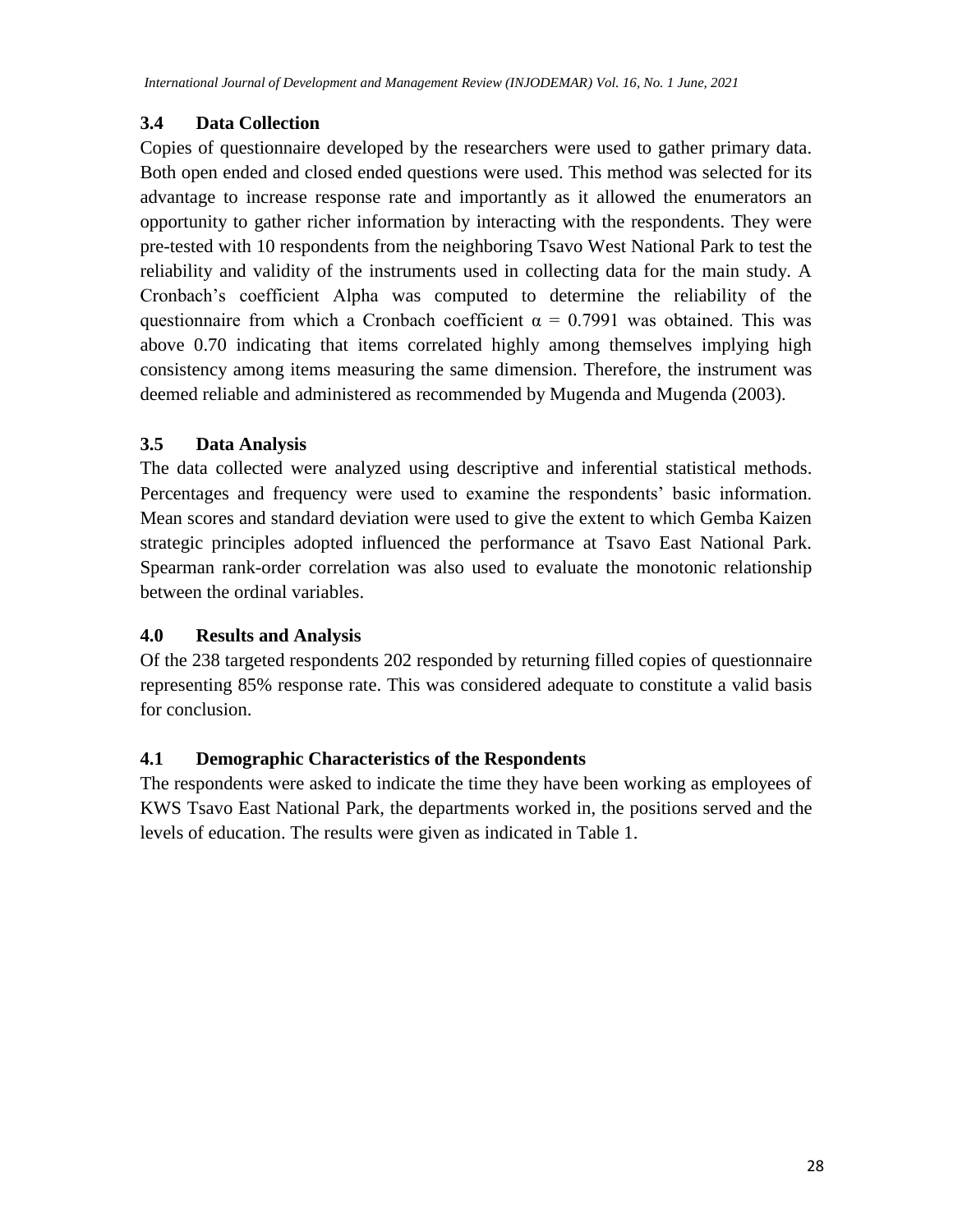| <b>Summary of Demographic Characteristics</b> |                            | <b>Frequency</b> | Percent $(\% )$ |  |
|-----------------------------------------------|----------------------------|------------------|-----------------|--|
| 1. Education Levels of the Respondents        |                            |                  |                 |  |
|                                               | Secondary education        | 112              | 55.6            |  |
|                                               | Diploma                    | 37               | 18.2            |  |
|                                               | Degree                     | 20               | 10.1            |  |
|                                               | Others                     | 33               | 16.1            |  |
| 2. Number of years                            |                            |                  |                 |  |
|                                               | less than one year         | 29               | 14.3            |  |
|                                               | 1 to 4 years               | 66               | 32.8            |  |
|                                               | 5 to 9 years               | 61               | 30.4            |  |
|                                               | 10 to 14 years             | 30               | 14.7            |  |
|                                               | above 15 years             | 16               | 7.8             |  |
| 3. Departments Served                         |                            |                  |                 |  |
|                                               | Wardens/Rangers            | 162              | 80.2            |  |
|                                               | Accounting and procurement | 10               | 5.1             |  |
|                                               | Research                   | 8                | 3.9             |  |
|                                               | Mechanical                 | 12               | 6.1             |  |
|                                               | Customer care              | 9                | 4.7             |  |
| 4. Positions Served at KWS Tsavo East         |                            |                  |                 |  |
|                                               | Junior employee            | 93               | 45.9            |  |
|                                               | Middle level management    | 61               | 30.4            |  |
|                                               | Subordinate                | 42               | 20.8            |  |
|                                               | Top management             | 6                | 2.9             |  |
| $N = 202$                                     |                            |                  |                 |  |

#### **Table 1: Demographic Characteristics**

# **(Source:** Author, 2020)

The findings in Table 1 indicate that majority (63.2%) of the respondents have worked at KWS Tsavo National Park for between 1 and 9 years meaning that they understand better the strategic principles adopted by KWS over time. Majority of the respondents in this study worked as wardens/rangers as represented by 80.2% suggesting that most of the employees in the KWS were mostly security officers (wardens/ rangers). Further, the findings indicate that majority of the respondents were junior employees and middle level managers represented by 45.9% and as such were recipients of the rewards and recognition schemes by the management. Majority of the respondents had secondary level of education (55.6%) and a diploma (18.2%). This was followed by those employees with a degree (10.1%) while the remaining had other education qualification (16.1%) that included masters and certificates. This trend was due to the fact that most rangers who participated in the research are recruited with a secondary school certificate while others had enrolled for some diploma courses.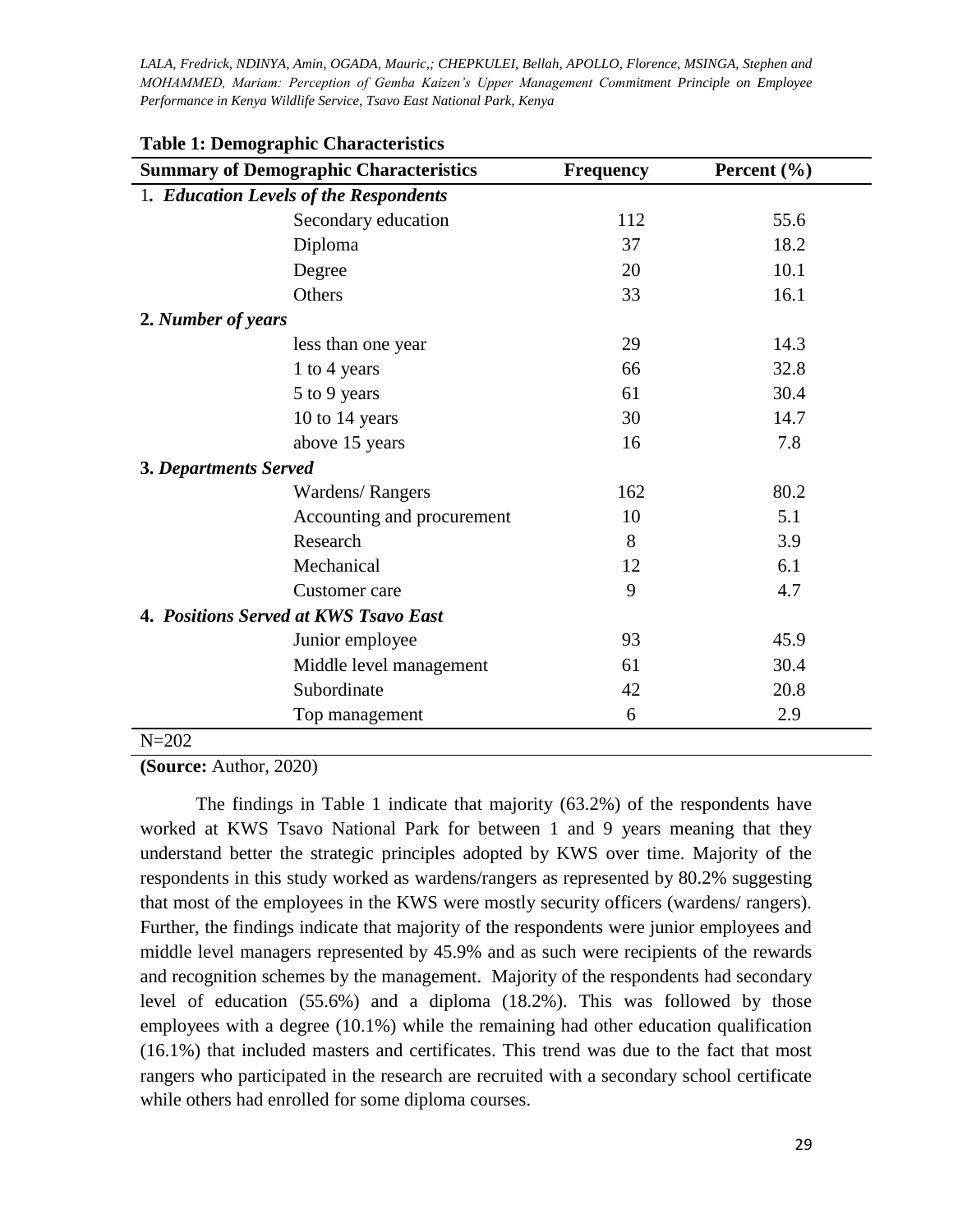# **4.2 Influence of Kaizen Principle of Upper Management Commitment on Employee Performance**

The respondents were asked to rate the extent to which they agreed or disagreed with the view that the Gemba Kaizen's Upper Management Commitment principle influenced employee performance at KWS's Tsavo East National Park. The results are shown in Table 2.

| <u>organization i errormant</u>                          |       |       |
|----------------------------------------------------------|-------|-------|
| Gemba Kaizen Principle ( $n = 278$ )                     | Mean  | S.Dev |
| Upper management supports Kaizen Principles on Customer  |       |       |
| Satisfaction in our organization                         | 3.52  | 1.03  |
| Upper management supports Kaizen Principles on Internal  |       |       |
| Business Process in our organization                     | 3.35  | 1.08  |
| Upper management supports Kaizen Principles on Learning  |       |       |
| and Growth in our organization                           | 3.70  | 1.20  |
| Upper management supports Kaizen Principles on Financial |       |       |
| performance in our organization                          | 3.85  | 1.04  |
| Aggregate                                                | 3.605 | 1.088 |

**Table 2: Application of Kaizen Principle of Reward and Recognition on Organization Performance**

Results in Table 2 suggest that the respondents perceived the application of GembaKaizen's Upper Management Commitment principleas having the highest effect on Financial Performance ( $M = 3.85$ , SD=1.04) in the organization. This was followed by the effect on Learning and Growth  $(M=3.70, SD=1.2)$  and Customer satisfaction (M=3.52, SD=1.03) respectively in that order. However, the Upper Management Commitment principlehad the least perceived effect on Internal Business Processes  $(M=3.35, SD=1.08)$ . Further, the aggregate mean  $(M = 3.605)$  is high suggesting majority of the respondents agreed with the view that GembaKaizen's Upper Management Commitment principle influenced employee performance at KWS's Tsavo East National Park. The standard deviation is, however, not very different from 1 suggesting that while there were variations in opinions on this subject, most tended to revolve around the mean.

# **4.3 Correlation of Kaizen Principle of Upper Management Commitment on Employee Performance**

The independent variable was the Kaizen Upper Management Commitmentprinciple and was correlated against the dependent variables from the appraisal information. Spearman's R correlation was carried out to determine if there was a reliable relationship. The results are presented in Table 3.

#### **Table 3: Principle of Upper Management Commitment on Employee Performance**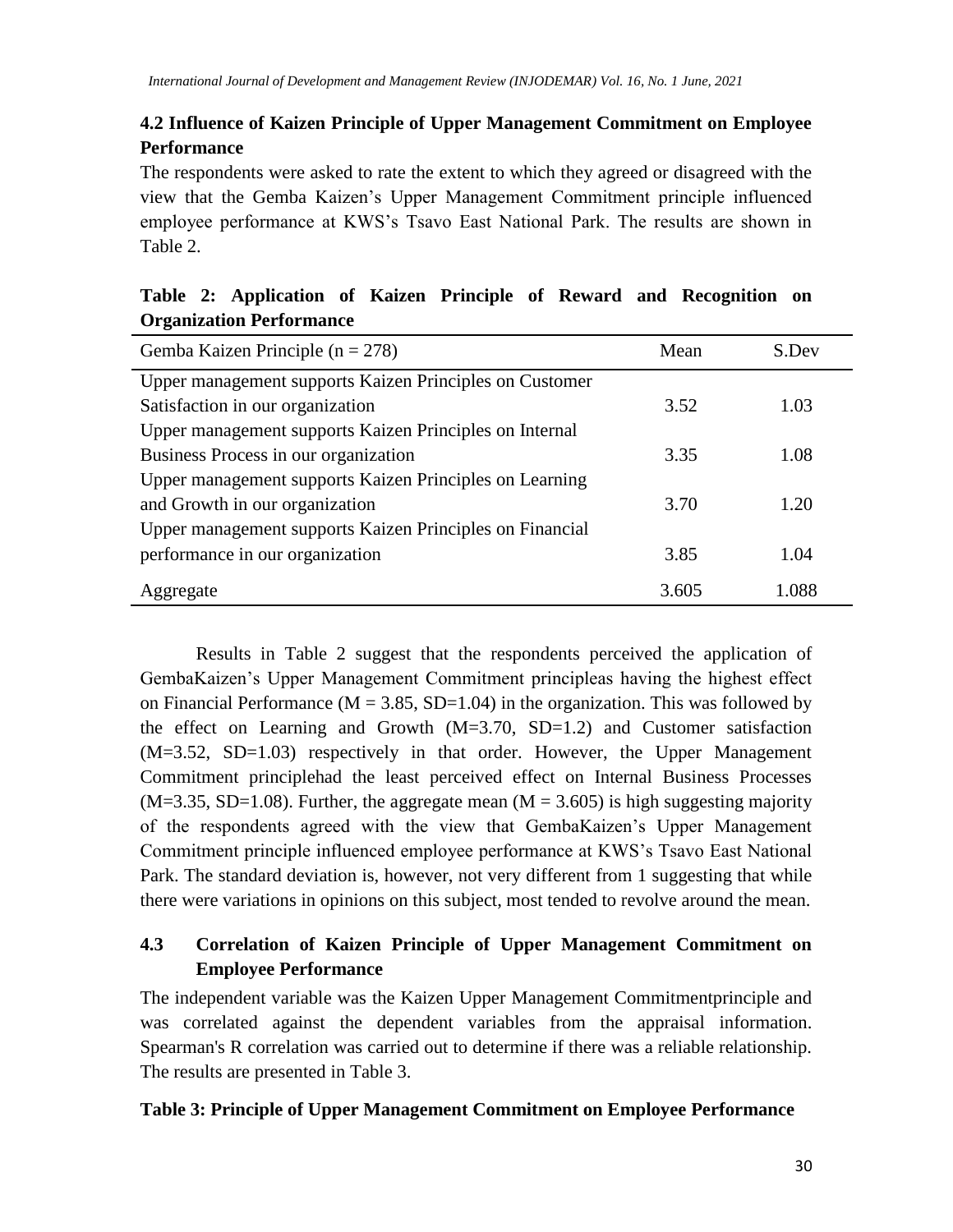MOHAMMED, Mariam: Perception of Gemba Kaizen's Upper Management Commitment Principle on Employee Performance in *LALA, Fredrick, NDINYA, Amin, OGADA, Mauric,; CHEPKULEI, Bellah, APOLLO, Florence, MSINGA, Stephen and Kenya Wildlife Service, Tsavo East National Park, Kenya*

| <b>Variable</b>                                                                             | <b>Correlation</b> | <b>Sign</b> |
|---------------------------------------------------------------------------------------------|--------------------|-------------|
| Independent Variable                                                                        |                    |             |
| <b>Upper Management Commitment</b>                                                          |                    |             |
| Dependent Variable                                                                          |                    |             |
| Respondent is a team player                                                                 | 0.061              | (0.316)     |
| Respondent has integrity                                                                    | 0.182              | $(0.031)*$  |
| Respondent understands the importance of customer<br>satisfaction                           | 0.053              | (0.382)     |
| Respondent understands the contribution of their role<br>in performance of the organization | 0.114              | $(0.045)*$  |
| $N = 202$                                                                                   |                    |             |

\* Significant at <5%

The results in Table 3 indicate that there was a significant linear relationship between the Kaizen Principle of upper management commitment and employee's integrity  $(r = 0.182; p<0.05)$ . There was also a significant linear relationship between the Kaizen Principle of upper management commitment and employee's understanding the contribution of their role in performance of the organization ( $r = 0.114$ ;  $p < 0.05$ ). However, upper management commitment did not significantly influence other attributes of employee performance such as teamwork  $(p>0.05)$  and their understanding of the importance of customer satisfaction  $(p>0.05)$ . Overall, this means that upper management commitment principle significantly influenced the performance of KWS employees in Tsavo East National Park. These findings agree with the report by KWS (2014) which revealed that there was need for involvement of the top management in various ways in ensuring the protection and management strategy of 2012/2017 succeed in Kenya. This was because the top management is very vital in setting out policies, mobilizing resources, allocating resources and giving general direction on the expected performance of the organization. According to the report, the strategy shall be successful if the top management is involved in all levels.

#### **5.0 Discussion of Findings**

The aim of this study was to establish the influence ofthe application of Gemba Kaizen upper management commitment principle onemployee performance of KWS using Tsavo East National Park, Kenya as case study. This was meant to fill the gap occasioned by the observation that studies on the application of Gemba Kaizen upper management commitment principle had not established its links with employee performance in several organizations including the KWS. Therefore, looking at the results in the previous section, it was evident that upper management commitment principle significantly influenced the performance of KWS employees in Tsavo East National Park. This in turn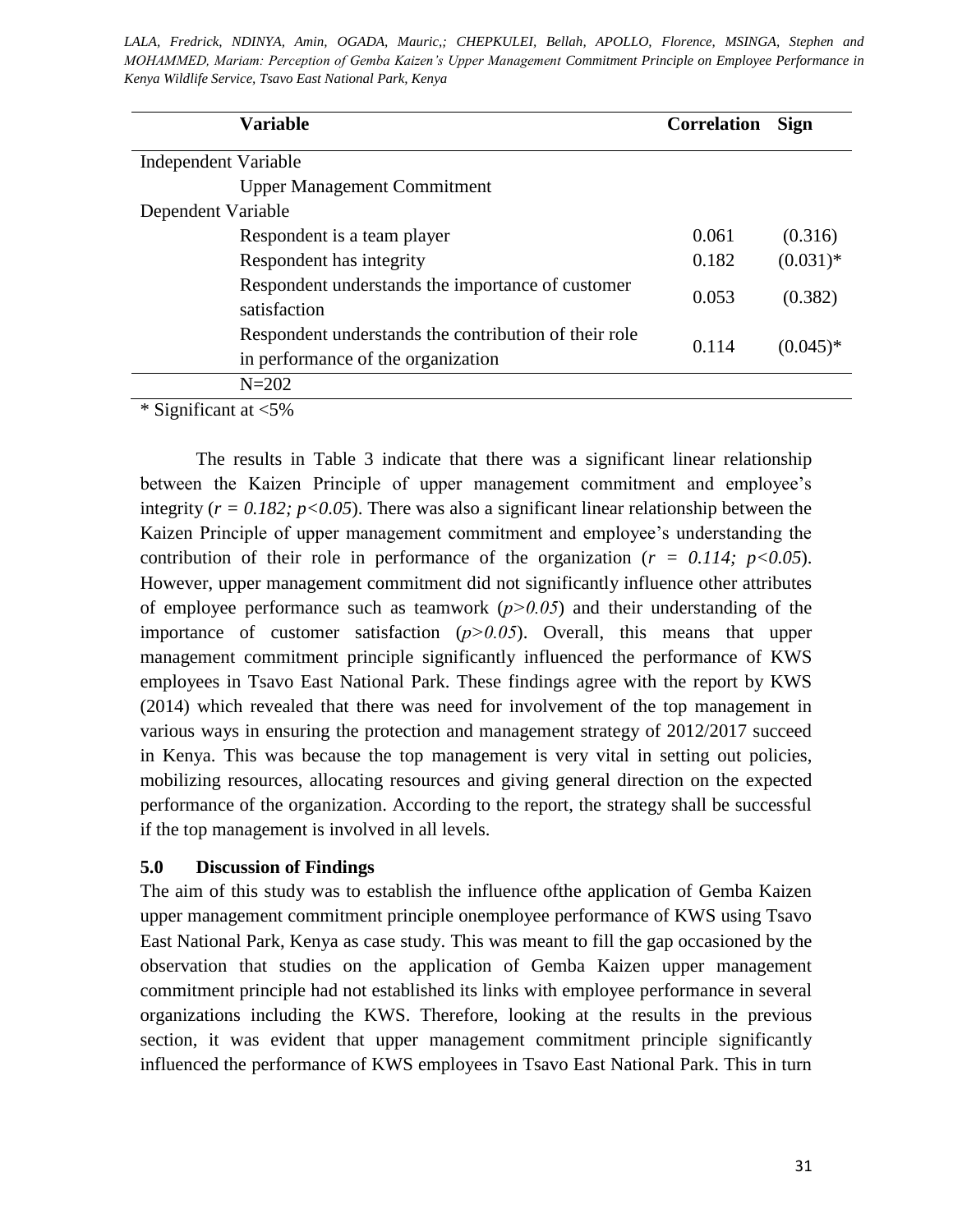reflected mostly on financial performance  $(M = 3.85, SD=1.04)$  and Learning and Growth  $(M=3.70, SD=1.2)$  in the organization.

These results support the view of Crosby (1979) that top management carries the primary responsibility for commitment to quality and support efforts necessary to successful strategy implementation. Hence, the most critical factor contributing to successful strategy implementation in the workplace is top management (Ramirez  $\&$ Looney, 1993; Lewis & Smith, 1994). Consequently, the success of any critical decision made in an organization is highly dependent on top management support and commitment (Zakuan et al., 2012). However, contrary to Hosono (2012), the influence of upper management was not reflected on employee understanding the importance of customer satisfaction. In other words, the upper management was not effectively communicating customer importance to the employees in order to align their performance practices to customer satisfaction.

Further, it was evident that the Kaizen Principle of upper management commitment had the most profound influence on employee's integrity (*r = 0.182;*  $p<0.05$ ). According to the World Wildlife Fund (2015) by providing continuous feedback to employees on their suggestions, management will ensure that suggestions will continue, even if a few aren't accepted. This is a measure of integrity that should be communicated to the employees and without clear communication from management, employees will eventually become discouraged and employee's suggestions for improvement will decrease dramatically. In addition, the findings support those of KWS (2014) which reported that without the leadership, commitment and involvement of senior management in all levels, a continual improvement programme was unlikely to be successful, that is, the processes will lack the integrity demanded. Therefore, the commitment of the upper management was important in ensuring that there was integrity in the operations and that the same was communicated to the employees.

The Kaizen Principle of upper management commitment also significantly influenced the employee's understanding the contribution of their role in performance of the organization  $(r = 0.114; p<0.05)$ . These findings agree with Hosono (2020) who asserted that organizationsincrease their outputs if the top management is committed by communicating to the organization the importance of meeting regulatory requirements; establishing the quality policy; ensuring that quality objectives are established; conducting management reviews; and ensuring the availability of resources. They also agree with Fariba and Ziba (2013) whose study on the impact of Kaizen implementation on performance of manufacturing companies' staff and revealed that the role of upper management commitment is very important in allocating resources, giving direction of leadership, sourcing for resources and mobilize resources that can help an organization perform better. Essentially, these two previous findings point to the importance of the upper management in communicating value to the employees on their roles in the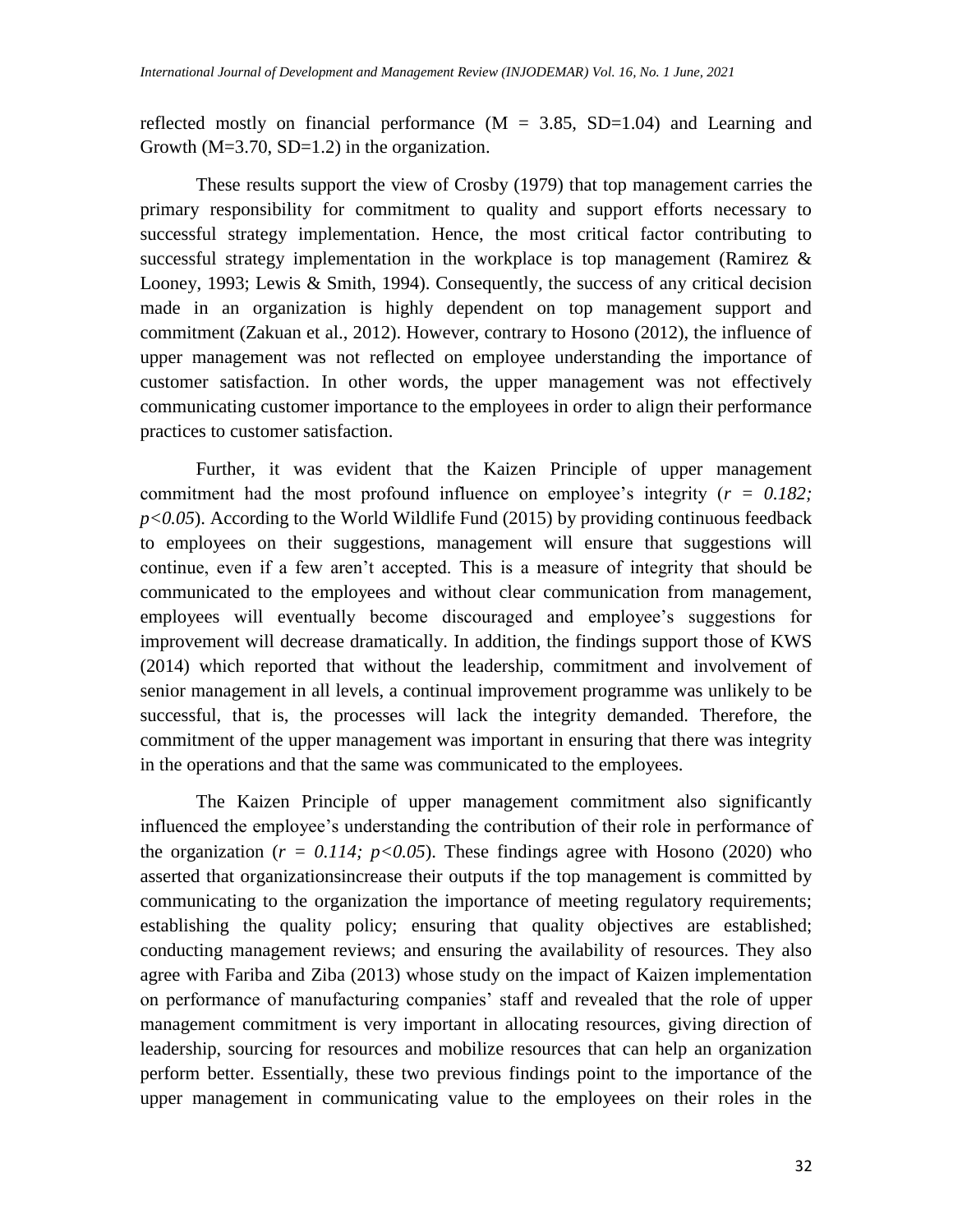organization and the expectations the organization had on them not just as employees but as members contributing to the mission of the organization.

Theoretically, these findings support the views of Viellechner and Wulf (2010) who acknowledge the fact that in practice, executives usually collaborate in teams, and that TMT as the CEO and the group of top executives often come together in the strategic decision making for an appropriate response to situations. This shows that apart from the traditional view of Hambrick and Mason (1984) that managerial characteristics be viewed through their demographics of background characteristics in order to understand their strategic behaviour, their group characteristics as the Upper Echelon of the firm can also be well used to explain their strategic decision making. Therefore, this can overcome the traditional strategic responses of individual managers, that is, managerial discretion and executive job demands hypothesized by Hambrick and Mason (1984). Second, the top management framing in resource commitment of the organization (KWS) was found to be important in ensuring routine consistency which is important in the realization of the Gemba Kaizen constant improvement strategy in the organization. This was in agreement with König et al. (2008) views on top management team (TMT) and CEO-framing on resource commitment. However, contrary to Gilbert (2005), it shows that collective strategic behaviour by the top management can lead to better resource-routine balance as opposed to one being achieved at the expense of the other.

#### **6.0 Conclusion**

From the study's findings, it can be concluded that, the application of Gemba Kaizen upper management commitment principle, the KWS was important in shaping employees' perception of service through integrity and understanding their contributions to the performance of the organization. This affected their performance mostly in terms of Financial Performance and Learning and Growth in the organization. However, the upper management did not significantly influence teamwork among employees and also did not emphasize customer satisfaction. These present areas of focus of managerial behaviour in the organization in the future. Thus, based on the foregoing findings and discussion, the study concludes that application of the Gemba Kaizen upper management commitment principle was an influential factor in employee performance in the KWS.

#### **7.0 Recommendations**

In regard to the evidence found in this study on the Gemba Kaizen upper management commitment principle on employee performance, the study recommends that the upper management in the KWS begin inculcating the need for team effort among employees for the achievement of organizational objectives. In the same vein, the upper management should commit to train the employees of the organization on the value of customer satisfaction so as to improve the customer experience when interacting with the KWS.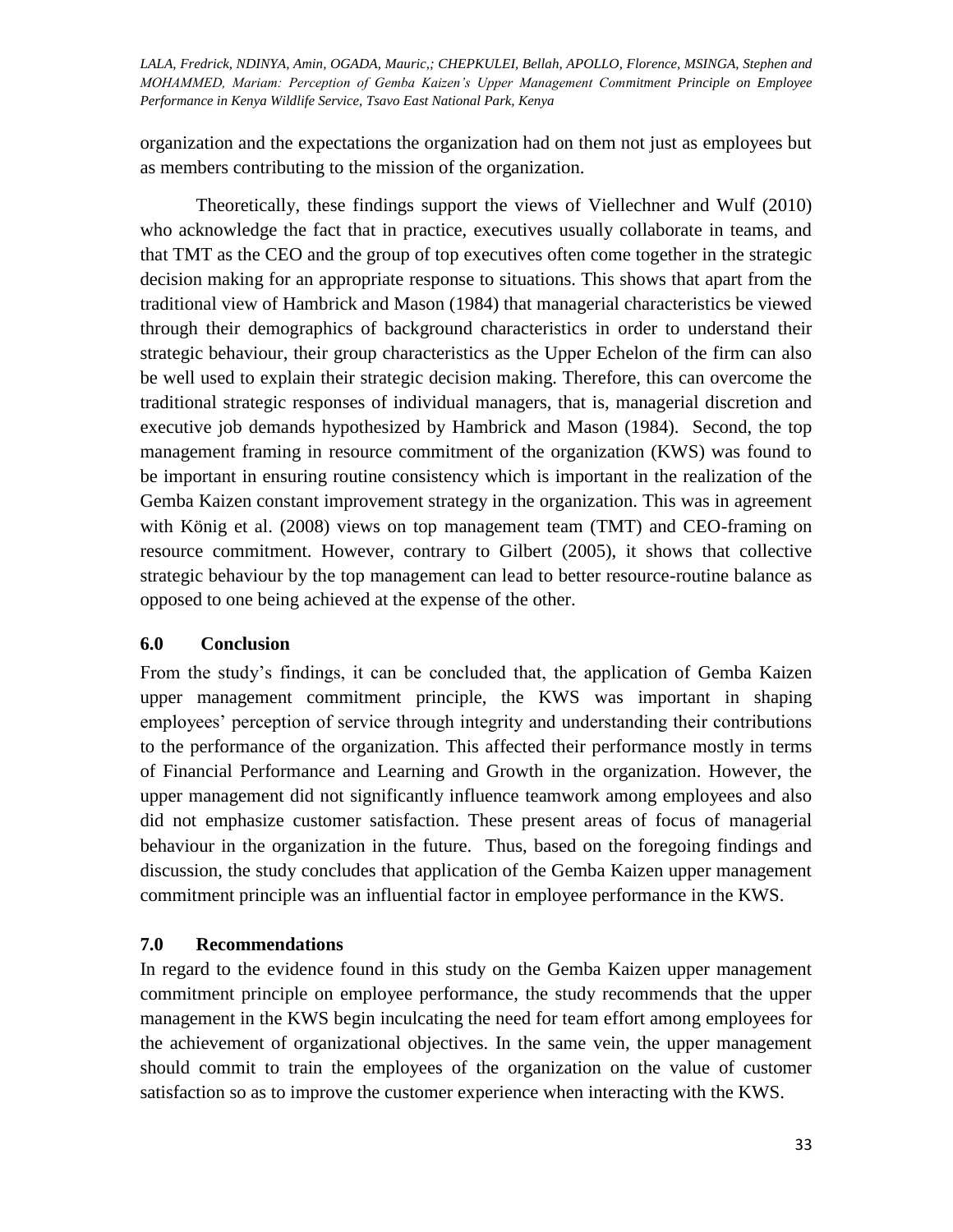#### **7.1 Suggestions for Further Research**

The research recommends that future research should be undertaken in other KWS Parks like Tsavo West, Amboseli and many more to examine the extent to which Gemba Kaizen upper management commitment principles have been adopted and their influence on performance. There is also need for research to examine each individual Gemba Kaizen strategic principle and the performance of organizations in the wildlife protection sector.

#### **References**

- Aguinis, H. (2009). "An expanded view of performance management", *Performance Management: Putting Research into Practice*, 1-43.
- Ahire, S.L., & Ravichandran, T. (2001). An innovation diffusion model of TQM Implementation. *IEEE Transactions on Engineering Management*, *48*(4): 445- 464.
- Akoth, A. B. (2015). *Kaizen sustainability and operational performance: A case of manufacturing firms in Mombasa County, Kenya* (Doctoral dissertation, University of Nairobi).
- Banaji, M. (2011). Reinforcement theory. *Harvard Gazette*.
- Baron, A., & Galizio, M. (2005). Positive and negative reinforcement: Should the distinction be preserved? *The Behaviour Analyst*, *28*(2): 85-98.
- Bodek, N. (2010). *How to do Kaizen: A new path to innovation -empowering everyone to be a problem solver.* Vancouver, WA: PCS Press
- Brewster, C. (2007). Comparative HRM: European views and perspectives. *The International Journal of Human Resource Management*, *18*(5): 769-787.
- Carpenter, M. A., Geletkanycz, M. A. & Sanders, W. G. (2004). Upper echelons research revisited: Antecedents, elements, and consequences of top management team composition. *Journal of Management, 30*(6): 749–778.
- Crosby, P.B. (1980). *Quality is free – The art of making quality certain*, New York: McGraw-Hill Book Company.
- Crossland, C. &Hambrick, D. C. (2011). Differences in managerial discretion across countries: how nation-level institutions affect the degree to which CEOs matter. *Strategic Management Journal, 32*(8): 797–819.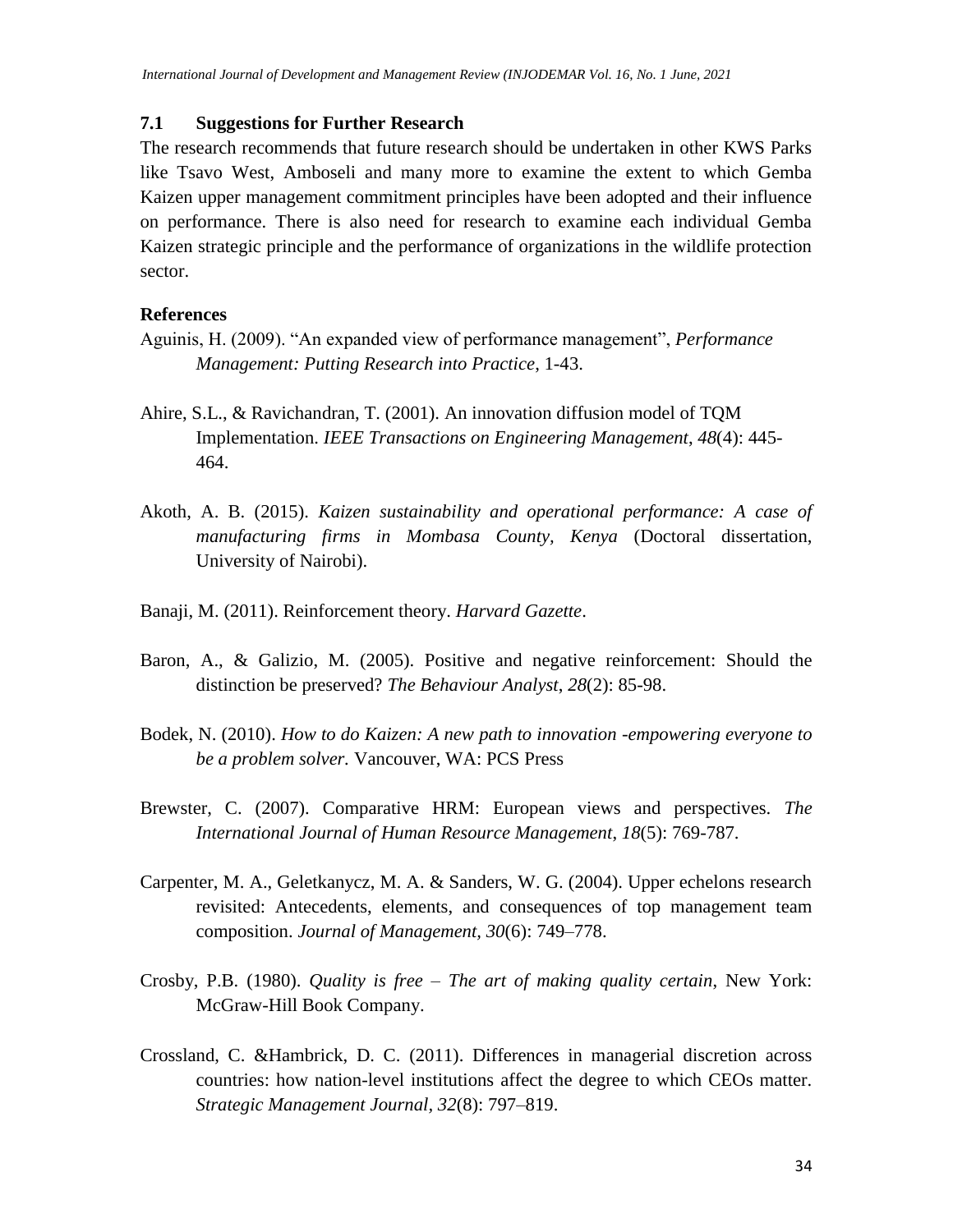Deming, W.E. (1986). *Quality, productivity and competitive position*: MIT Press

- Ek, K., &Mukuru, E. (2013).Effect of motivation on employee performance in public middle level technical training institutions in Kenya.*International Journal of Advances in Management and Economics*, *2*(4), 73-82.
- Emiliani, B., Stec, D. J., Grasso, L., &Stodder, J. (2007).*Better thinking, better results: Case study and analysis of an enterprise-wide lean transformation*. Center for Lean Business Management.
- Falola, H. O., Osibanjo, A. O., &Ojo, I. S. (2014).Effectiveness of training and development on employees' performance and organization competitiveness in the Nigerian banking industry.*Bulletin of the Transilvania University of Braşov*, *7*(1), 161.
- Fariba R. &Ziba R. (2013). *Impact of Kaizen implementation on performance of manufacturing companies' staff*. Qom University, Qom, Iran.
- Feigenbaum, A.V. (1986). *Total quality control (*3rd Edition): Singapore: McGraw-Hill Book Company.
- Fernando, G. D., Jain, S. S., &Tripathy, A. (2020). This cloud has a silver lining: Gender diversity, managerial ability, and firm performance. *Journal of Business Research*, *117*: 484-496.
- Finkelstein, S., Hambrick, D. C. &Cannella, A. A. (2009).*Strategic leadership: Theory and research on executives, top management teams, and boards.* New York: Oxford University Press.

.

- Flynn, B.B., Schroeder, R.G., &Sakakibara, S. (1995), The impact of quality management practices on performance and competitive advantage. *Decision Science Journal, 26* (5): 659-691
- Ghemawat, P. (1991). *Commitment: The dynamic of strategy*. New York: Free Press.
- Gilbert, C. G. (2005): Unbundling the structure of inertia: Resource vs. routine rigidity. *Academy of Management Journal, 48*: 741-763.
- Gupta, S., & Jain, S. K. (2014). The 5S and Kaizen concept for overall improvement of the organization: a case study. *International Journal of Lean Enterprise Research*, *1*(1): 22-40.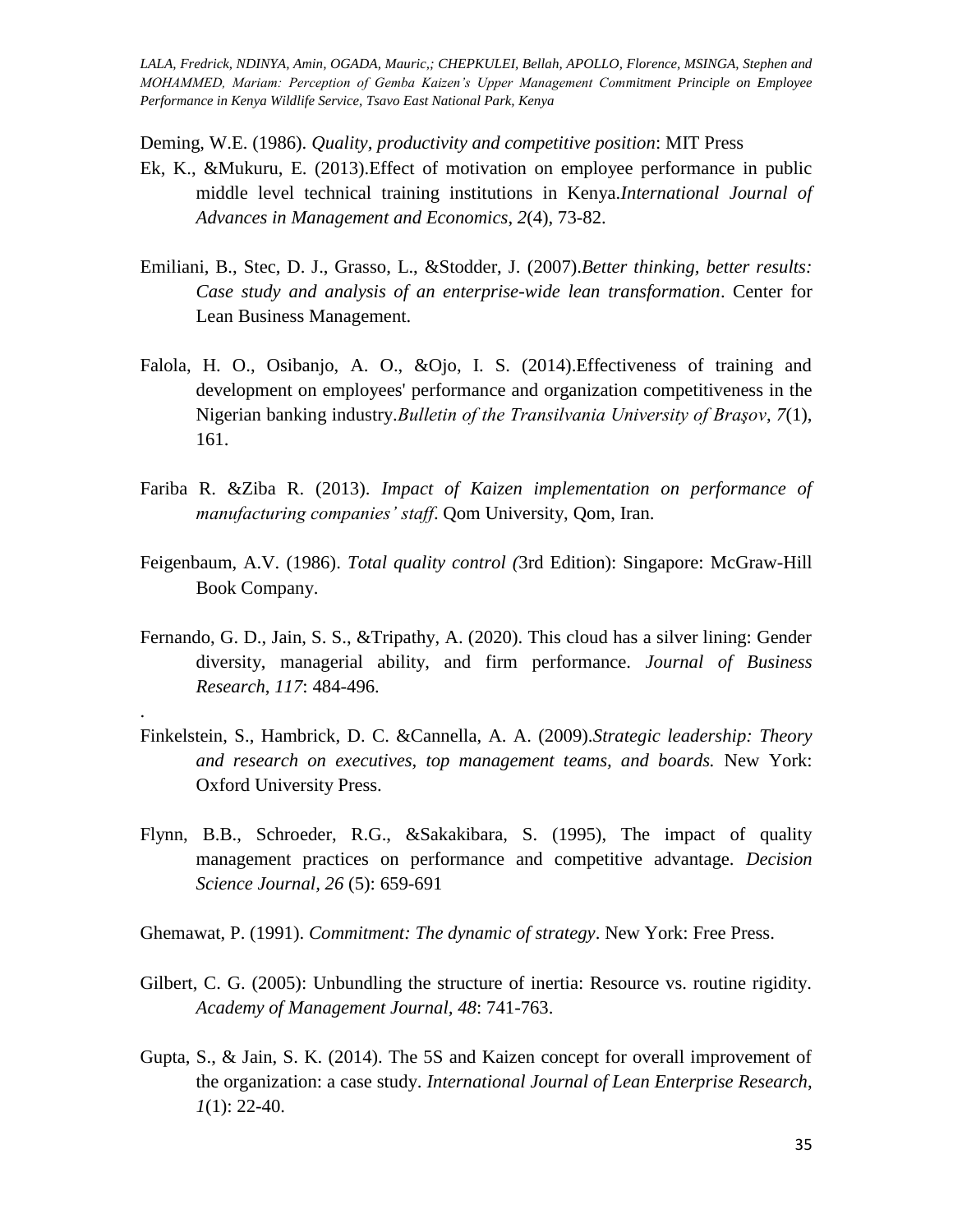- Gordan, M., &Amutan, K. I. (2014). A review of BF Skinner's 'Reinforcement theory of motivation.*International Journal of Research in Education Methodology*, *5*(3): 680-688.
- Gordian, B. (2014). Kaizen as a strategy for improving SMEs' performance: Assessing its acceptability and feasibility in Tanzania. *European Journal of Business and Management*
- Hambrick, D. C. (2007). Upper echelons theory: An update. *Academy of Management Review*, *32*(2): 334–343.
- Hambrick, D. C. & Finkelstein, S. (1987). Managerial discretion: A bridge between polar views of organizational outcomes. *Research in Organizational Behaviour, 9*: 369–406.
- Hambrick, D. C., Finkelstein, S. & Mooney, A. C. (2005). Executive job demands: New insights for explaining strategic decisions and leader behaviors. *Academy of Management Review,30*(3), 472–491.
- Hambrick, D. C. & Mason, P. A. (1984). Upper echelons: The organization as a reflection of its top managers. *Academy of Management Review,* 9(2): 193–206.
- Hosono, A. (2020). Kaizen toward learning, transformation, and high-quality growth: Insights from outstanding experiences. In *Workers, Managers, Productivity* pp. 45-67, Singapore: Palgrave Macmillan.
- Imai, M. (1986).*Kaizen: The key to Japan's competitive success*, New York: Random House.
- Kamau, P. N., &Sluyter, A. (2018). Challenges of elephant conservation: Insights from oral histories of colonialism and landscape in Tsavo, Kenya. *Geographical Review*, *108*(4): 523-544.
- Kanji, G.K., & Baker, R.L. (1990).Implementation of total quality management.*Total Quality Management, 1* (3): 375-389.
- Kibet, C.W. (2010). *Effects of stress on the performance of Kenya Administration Police*.Gucha South, Kenya Institute of Management Kisii.
- Kikuchi, T. (2009). JICA supported projects for quality and productivity improvement in Tunisia. In *Graduate Institute for Policy Studies (GRIPS) Development Forum October* pp. 38-54.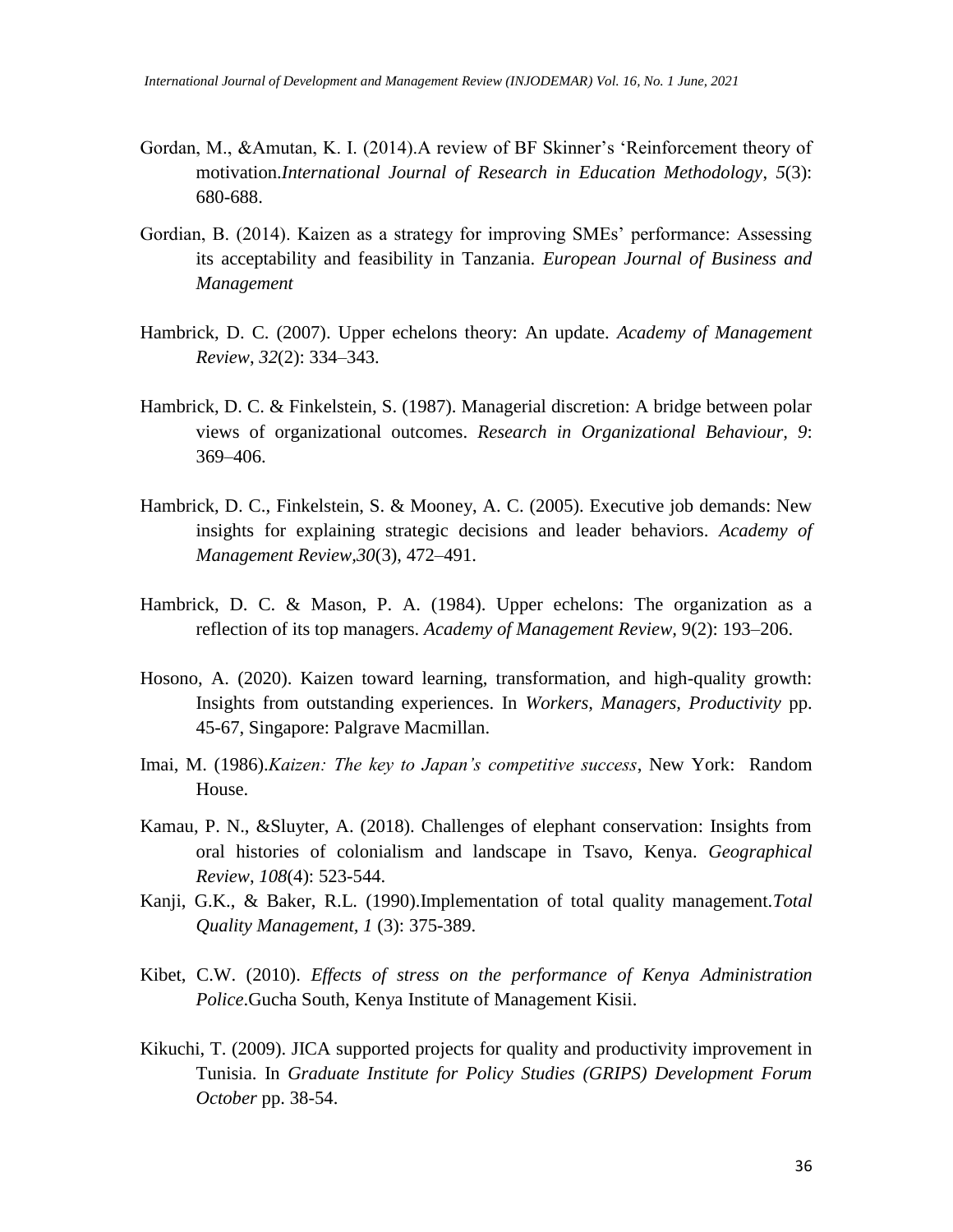- Koch, A. (2015). What's different in the Japanese approach? In Makigami Info (2014). Accessed *from http://www.makigami.info/cms/consensus-japan-35 on 20th November, 2019.*
- König, A., et al., (2008): Moderators of the influence of CEO-framing on resource commitment in response to technological discontinuities. Paper presented at the 28th Annual International Conference of the Strategic Management Society, Cologne.
- KWS. (2014). *Kenya Wildlife Management Strategy of 2012 to 2018.* Government Printers. Nairobi.
- KWS. (2016). *Revamping Kenya Wildlife Service.*Ministry of Environment and Natural Resources & Regional Development Authorities.
- Lewis, R.G., & Smith, D.H. (1994). *Total quality in higher education.* Florida: St. Lucie
- Maina, D. K., & Kwasira, J. (2015). Role of human resource planning practices on employee performance in county governments in Kenya: A case of Nakurucounty. *International Journal of Economics, Commerce and Management*, *3*(5): 1569-1580.
- McCloy, R. A., Campbell, J. P., & Cudeck, R. (1994). A confirmatory test of a model of performance determinants.*Journal of Applied Psychology*, *79*(4): 493.

Mugenda, O.M & Mugenda, A, G. (2003). *Research methods, qualitative and quantitative. Nairobi:* Jomo Kenyatta Foundation.

- Nielsen, S. (2010). Top management team diversity: A review of theories and methodologies. *International Journal of Management Reviews, 12*(3): 301–316.
- Oakland, J.S. (1993).*Total Quality Management*: Butterworth-Heinemann
- Prathap, G. (2011). Quasity, when quantity has a quality all of its own—toward a theory of performance. *Scientometrics*, *88*(2): 555-562.
- Ramirez, C., & Looney, T. (1993).Baldrige award winners identify the essential activities of successful quality process. *Quality Digest*, January. 38–40
- Rezaeian, A. (2014). *Principles of Management.* SAMT Publication.
- Saraph, J.V., Benson, P.G., and Schroeder, R.G. (1989).An instrument for measuring the critical factors of quality management.*Decision Sciences*, 20(4): 810-829